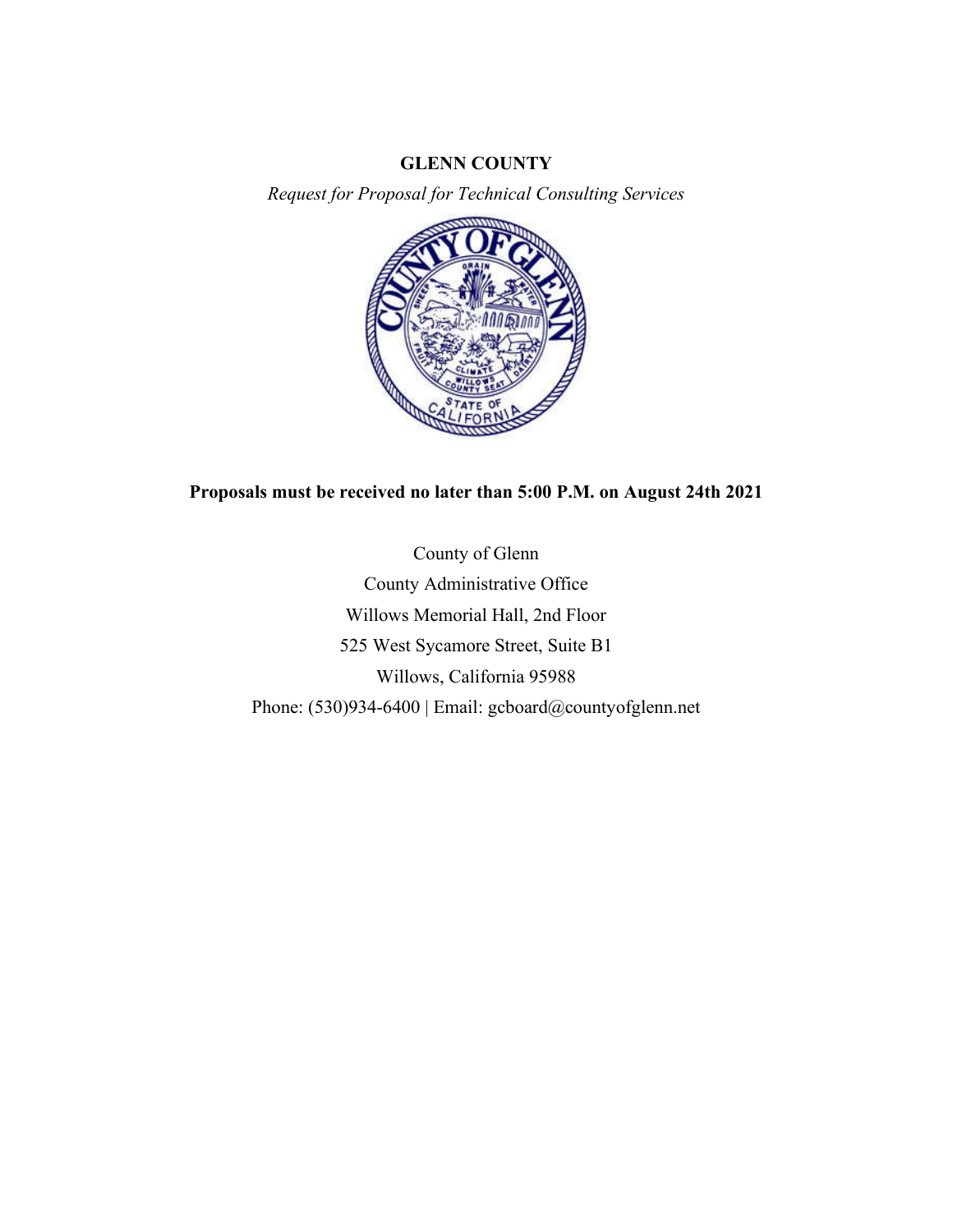# **TABLE OF CONTENTS**

| 2.             |                                                                      |
|----------------|----------------------------------------------------------------------|
| 3.             |                                                                      |
| 4.             |                                                                      |
| 5.             |                                                                      |
| 6.             |                                                                      |
| 7.             |                                                                      |
| 8.             |                                                                      |
| 9 <sub>r</sub> |                                                                      |
|                |                                                                      |
|                |                                                                      |
|                |                                                                      |
|                |                                                                      |
|                |                                                                      |
|                | 15. ATTACHMENT A - ELECTRONIC DATA PROCESSING ENVIRONMENT 13         |
|                | <b>16. ATTACHMENT B - INDEPENDENT CONTRACTOR AGREEMENT EXAMPLE16</b> |
|                |                                                                      |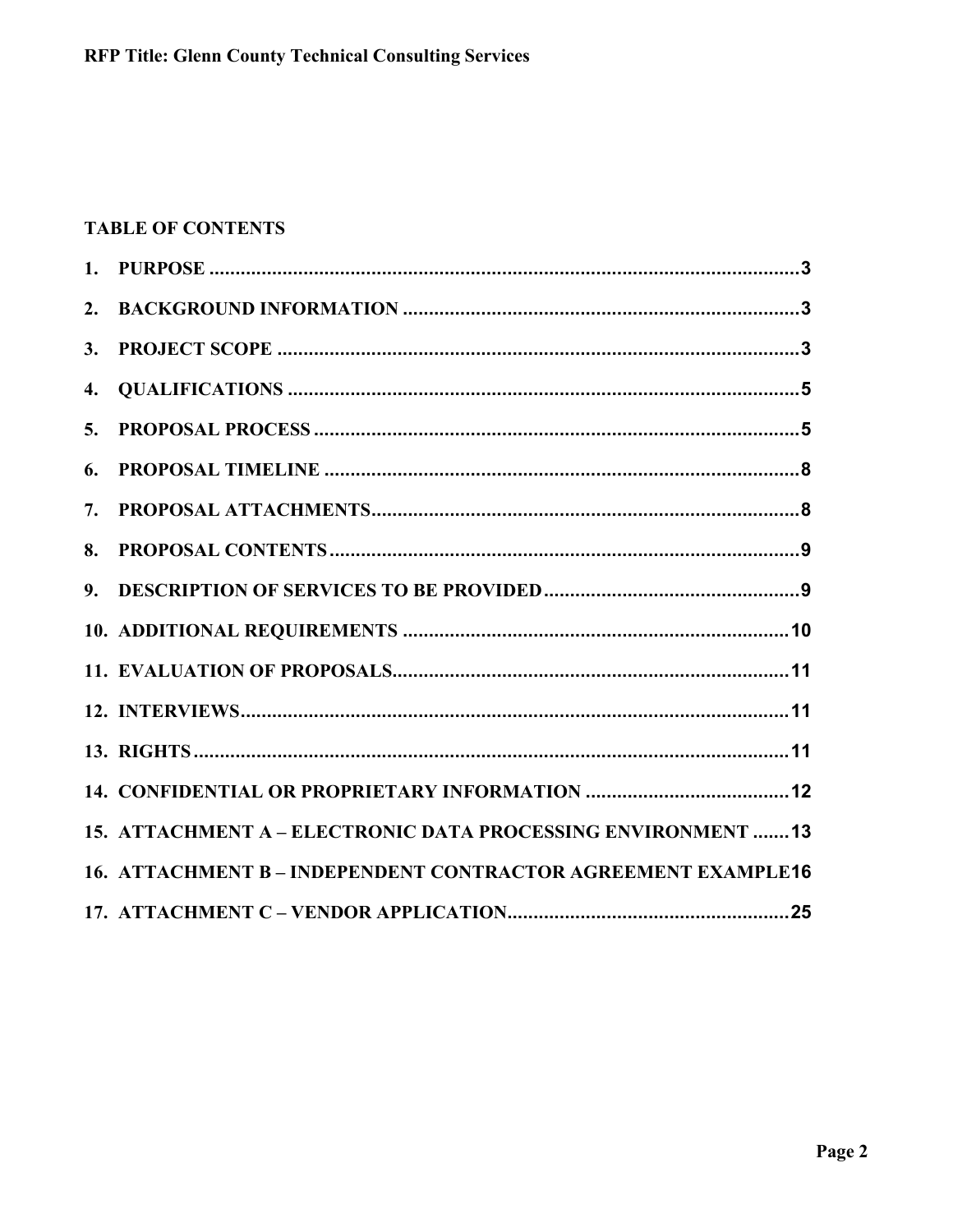# **GLENN COUNTY REQUEST FOR PROPOSAL FOR TECHNICAL CONSULTING SERVICES**

### **1. PURPOSE**

The purpose of this Request for Proposal (RFP) is to solicit and award a multi-year contract to a service provider for Technical Consulting Services. The County of Glenn (County) is requesting proposals from highly qualified consultants with demonstrated expertise in providing technical support services which may include, but are not limited to, information technology planning, coordination, implementation and information technology infrastructure services, etc.

### **2. BACKGROUND INFORMATION**

The County has maintained a Support Service Contract with a outsourced vendor since 2003. The contract is scheduled to expire in August of 2021. The County seeks a highly qualified consultant that can 1) provide scheduled and emergency on-site and remote technical consulting, 2) Information Technology ("IT") analysis, planning and program coordination, and 3) other duties as assigned by the County.

The County intends to award a contract for the proposed consulting services, as further described in Section 8 of this Request for Proposal (RFP), that are expected to be performed for a three-year term which shall be from **September 1, 2021 through August 31, 2024**; annual renegotiation of the contract will be at the discretion of the County and shall be based on changes to County staffing levels, network size/needs and/or funding levels.

# **3. PROJECT SCOPE**

The services are expected to be performed by the selected service provider during the period of September 1, 2021 through August 31, 2024; The Information Technology (IT) and Network Summary (as of June 2021) for the County are included below as Attachment A.

- **i.** The County is requesting proposals from highly qualified and experienced technology consultants who have the capability of providing three (3), or possibly more, dedicated staff members to support the technology infrastructure of the County and its departments. The support personnel shall be expected to provide support for the County, 8 hours per day, and 5 days a week. Special Project Assignments may require work to be done before 8 A.M. and/or after 5 P.M. and/or on the weekend. Emergency situations may require the same. Emergency response time is to be no more than 30 minutes for call back, with staff arrival on site within 2 hours. Each support staff member must be available for a minimum of 40 hours per week. Staff must arrive at their assigned location (either Orland or Willows) when scheduled: travel time is not included in the scheduled work day. County shall not pay for travel time to and from the job site, but shall pay for travel time during the scheduled work day, as long as it is from one County department to another.
- **ii.** The County maintains an electronic data processing environment consisting of servers and workstations listed in Attachment A of this contract.
- **iii.** On-site and remote support services: Contractor will deliver a minimum of 120 hours per week of pre-scheduled and emergency on-site and remote technical consulting. Approximately 100 of the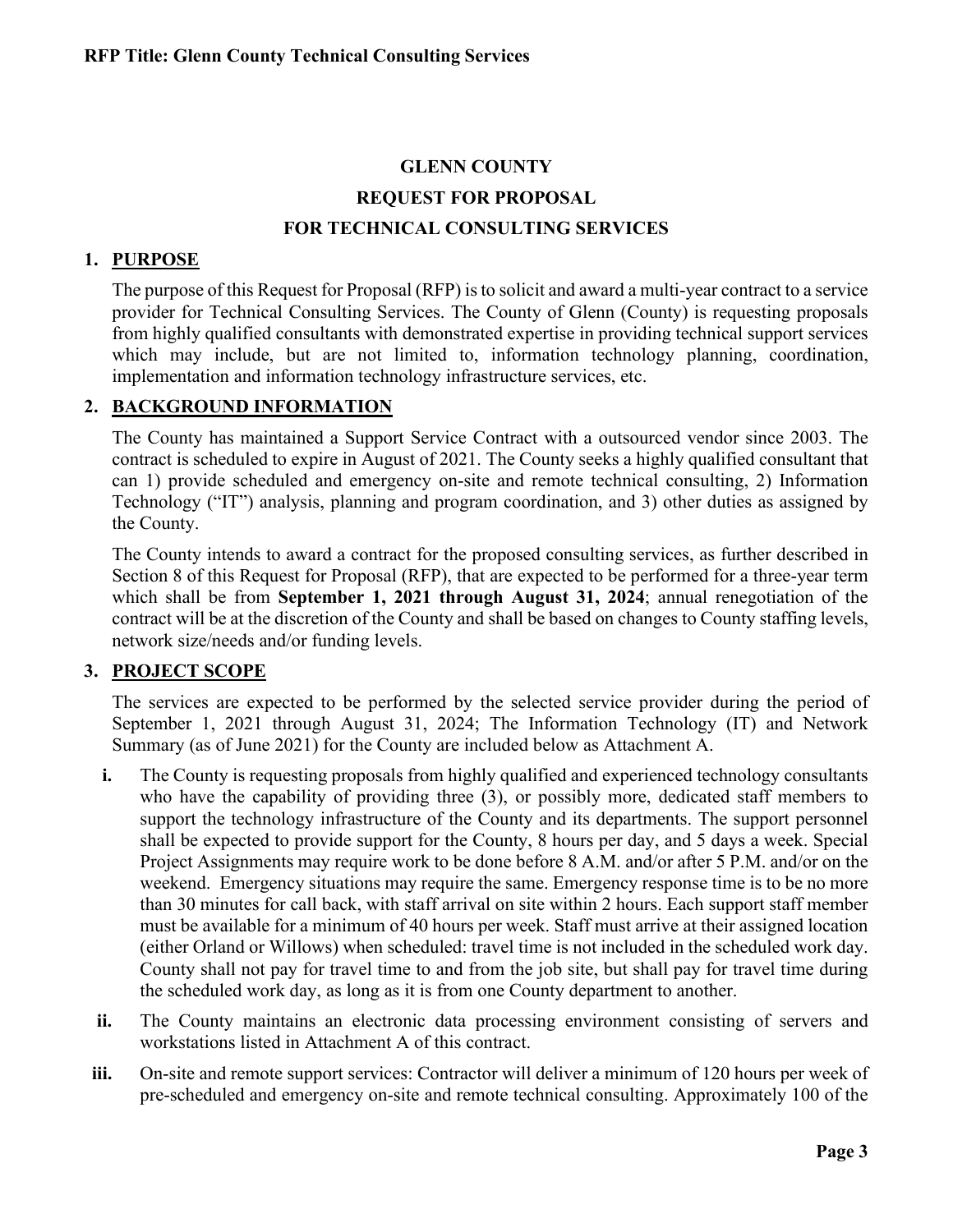120 hours shall physically be spent within the County of Glenn. Services include information technology planning, coordination, and implementation support; system recovery, maintenance and repair insuring ongoing operations; hardware and software inventory review, preventative maintenance, performance monitoring procedures, phone system support, system documentation, knowledge transfer, monthly attendance and status report to the Information Services Coordinating (ISC) Committee, periodic strategic planning sessions, and staff training analysis.

- **iv.** IT Analysis, Planning & Program Coordination: Contractor will have overall responsibility for the information technology infrastructure. Initiatives and priorities (including policy proposals, operation, guidelines, and strategic plans) are reviewed by the ISC Committee. Contractor is· expected to appoint a Project Lead and two "subordinates" for work in Glenn County. The Project Lead will present any initiatives or recommendations to the IS Committee.
- **v.** Scope of work shall include, but shall not be limited to:
	- Responsibility for Countywide IT
	- Planning, organizing, and directing IT activities under advice of the County Administrative Office
	- Collaborative IT analysis and long-range planning
	- Assisting in the development, evaluation, implementation of policies and procedures
	- Managing IT resources and projects
	- Assisting with procurement of hardware and software
	- Monitoring systems hardware and software, including vendor applications, database management, and operational control packages
	- Leading efforts to improve operations and streamline work processes
	- Coordinating efforts to provide seamless service both internal and external (to the public)
	- Performing a broad range of responsibilities over IT initiatives
	- Evaluating operational performance and implementing changes
	- Ascertain priorities and meet deadlines and objectives
	- Effectively planning for and using internal and contractual resources
	- Acting as liaison to each County department with staff assigned to each department
	- Providing helpdesk and monitoring services
	- Coordinating and maintaining cohesive efforts with existing IT contractor(s) that provide IT support within individual departments. Providing oversight efforts for existing contractor(s)
	- Maintaining proprietary programs & software including that from grantor agencies to the limits allowed by software providers and funding sources
	- Ensuring that maintenance agreements for existing software & hardware are kept current
	- Refreshing County Web Site annually
	- Providing training for County Personnel
	- May be required to maintain the County's Cisco VoIP switch and connection the Internet including providing advice and support in dealing with the Cisco Switch contractor, AT&T, Airespring, and other phone system support partners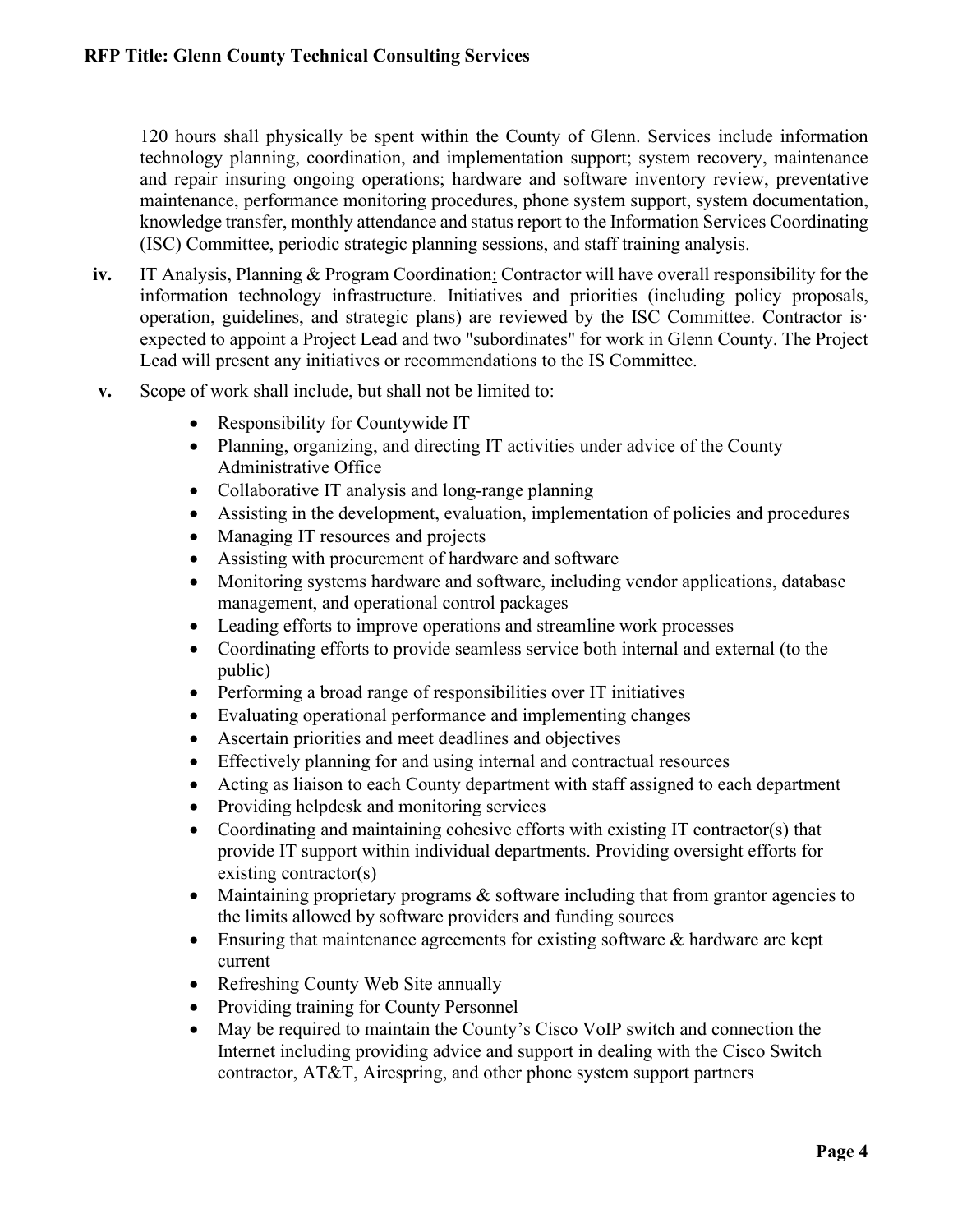### **4. QUALIFICATIONS**

Qualifications In order to participate in this RFP process, a proposer must meet the minimum qualifications threshold listed below. Minimum requirements can be met by combining experience, expertise, and resources of vendor and any proposed subcontractors.

- **i.** Experience of five (5) or more years working with government entities/public sector/ judicial branch customers (reference Attachment B)
- **ii.** Vendor has completed at least two (2) projects of a scope similar to that anticipated by this RFP in the past two (2) years (reference Attachment B)
- **iii.** Neither vendor nor any of its proposed subcontractors are currently under suspension or debarment by any state or federal government agency and neither vendor nor any of its proposed subcontractors are tax delinquent with the State of California or Federal Government (reference Attachment D, Vendor Certification Form). All bidders will be screened against the federal government's "System for Award Management" as administrated by General Services Agency (GSA). Vendors listed by GSA or other federal governmental agencies as not currently being able to do business with the federal government cannot be selected by the County to provide IT support.
- **iv.** Minimum insurance coverage as specified in Attachment A, Proposed Contract with Addendum A.
- **v.** The proposer must state specifically in its Executive Summary (reference Attachment B) how it meets or complies with each minimum qualification specified above. With respect to meeting the minimum insurance requirements, proposers must provide copies of current insurance certificates to show evidence of coverage. Subject to the County's right, in its sole and complete discretion, to waive minor deviations or defects, only those proposals that meet all of the foregoing minimum qualifications shall be considered for a full evaluation and a possible contract award.

#### **5. PROPOSAL PROCESS**

**i.** Cost proposals should be submitted as outlined in this RFP and shall include, at a minimum, the following documents:

> Attachment B: Executive Summary and Addendum Attachment C: Company Background Information Attachment D: Vendor Application Form

Attachment E: Cost Proposal Summary

Attachment F: Other Information, if necessary

Attachment G: IRS Form W-9 Request for Taxpayer Identification Number and **Certification** 

**ii.** Ouestions regarding the proposal should be submitted in writing or emailed by August 10th, 2021 at 5:00 P.M. Questions will not be accepted by telephone, facsimile (FAX), or orally, the County reserves the right to decline a response to any question if, in the County's assessment, the information cannot be obtained and shared with all potential bidders in a timely manner. The County will post responses to questions to all bidders by August 17, 2021 at 5:00 P.M., on the County of Glenn website. Questions should be addressed to: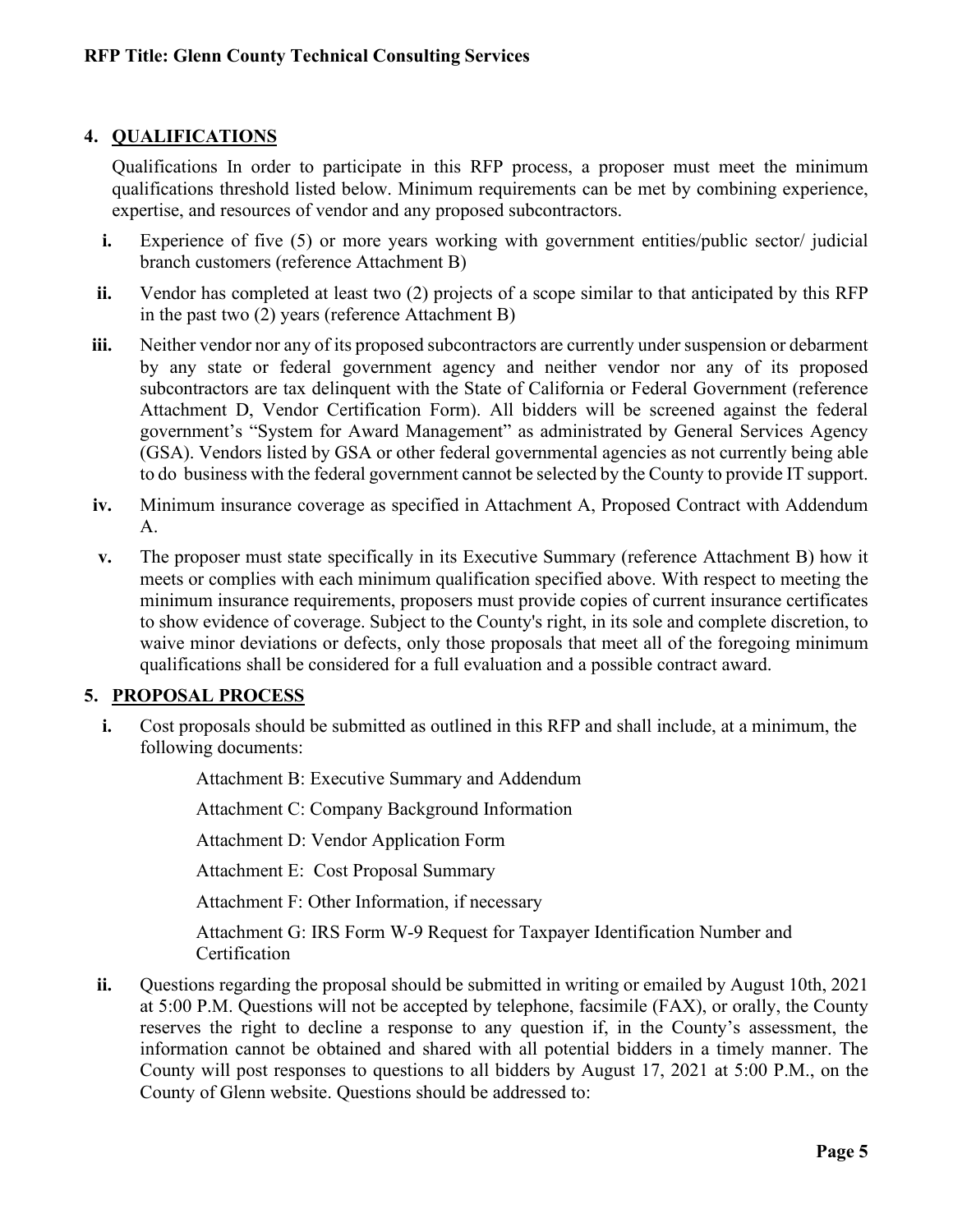County of Glenn Administrative Office Willows Memorial Hall, 2nd Floor 525 West Sycamore Street, Suite B1 Willows, California 95988 Or emailed to: gcboard@countyofglenn.net

A summary of the questions submitted, including responses deemed relevant and appropriate by the County, will be provided to all potential bidders.

**iii.** Submission Proposals must be received no later than 5:00 P.M., August 24, 2021. Proposals received after the 5:00 P.M. deadline shall not be considered. Reliance on the Postal Service providers will not excuse late proposals. Proposals must be signed by a duly authorized officer of the bidding organization, delivered along with all required documents, and plainly marked as follows:

County of Glenn Administrative Office

Willows Memorial Hall, 2nd Floor

525 West Sycamore Street, Suite B1

Willows, California 95988

Attn: Request for Proposal – IT Services

All proposals are final after the filing deadline. No adjustments shall be permitted after that time. Any proposal received after the exact time specified for receipt will not be considered unless it is received before an award is made, and it is determined by the County Administrative Officer that the late receipt was due solely to mishandling by the County after receipt at the designated address. The only acceptable evidence to establish whether a proposal is late or meets the exception listed above, shall be the time of receipt the County as determined by the date stamp on the proposal wrapper or other evidence of receipt maintained by the County of Glenn.

All costs of the proposal preparation shall be the responsibility of the Proposer.

All materials submitted in response to the proposal become the property of the County of Glenn and may be returned only at the County's option and the bidder's expense.

The original and three (3) copies of the proposal package must be completed and submitted as outlined above.

Bidders must be aware that the submission of a proposal in response to this proposal shall create a contractual liability to perform according to the enclosed contract if the proposal is accepted by the County for the award of the contract.

Bidders will be required to conform to all applicable provisions of law and regulations.

**iv.** Proposal Review and Evaluation Criteria: The County Administrative Officer, Information Services Coordinating Committee, selected County staff and selected interested professionals will evaluate the proposals to determine a bidder's responsibility and responsiveness.

A responsible bidder is one whose proposal substantially complies with all requirements of the proposal.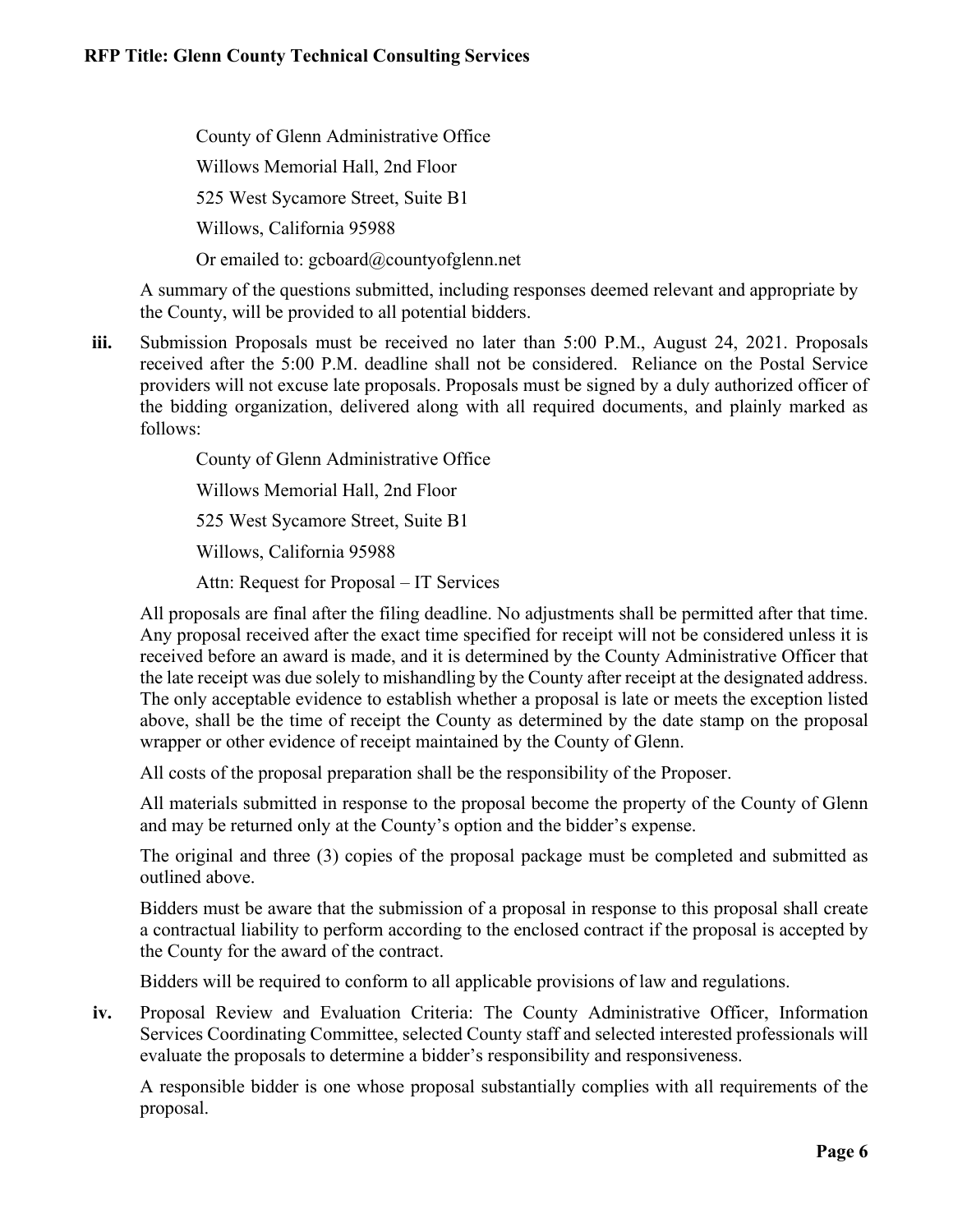A responsible bidder is one who:

- Possesses the competency, experience and education required to effectively perform the duties as enumerated in the Agreement, attached as Attachment 1.
- Has the ability to begin handling Technical Consulting Services for the County of Glenn by the Award Date or shortly thereafter, taking into consideration available expertise and any business commitments, and
- Has no record of unsatisfactory performance, lack of integrity, or poor business ethics, and
- Is otherwise qualified and eligible to receive an award under applicable statutes and regulations, and
- Has the experience of successfully performing similar services, and
- Has articulated a comprehensible approach to completing the required work, and
- Has acceptable references.

Any proposal may be declared irregular and not considered for award if it is conditional, incomplete, or not responsive to the proposal, or contains any alteration of form or irregularity that would prevent it from being compared to other proposals.

The County reserves the right to waive any proposal irregularity; however, this will not relieve the Contractor from full compliance with the bidding requirements if awarded the contract.

The County reserves the right to reject any and all proposals, and to cancel the procurement process. The justification supporting the reason for any type of rejection shall be submitted to the bidder(s) in writing.

After review of all proposals and a recommendation for award of contract is made, all bidders shall be notified in writing of the recommendation.

Given that the expertise required for this proposal is highly specialized, the County reserves the right to negotiate a contract with the successful bidder including to further negotiate the proposed scope of work, method of delivery and amount of compensation.

**v.** Contract Award: The contract award will not be based solely on price, but a combination of factors determined to be in the best interest of the County submitted by a responsive, responsible, and qualified bidder approved by County.

The contract shall not take effect until 12:01 AM on September 1, 2021, once approved by the Board of Supervisors.

Payment for services under any contract resulting from this proposal is dependent upon the availability of County, State, and Federal funding.

**vi.** Protests: Following notification to bidders of the recommendation for award of contract, protests may be submitted to the County regarding the proposal process and selection of the Contractor. Protests shall be received within ten (10) calendar days immediately following the recommendation to award a contract. The County shall consider any protest or objection regarding the award of the contract, providing it is submitted in the time period stated above.

Protests shall be in writing and shall be addressed to: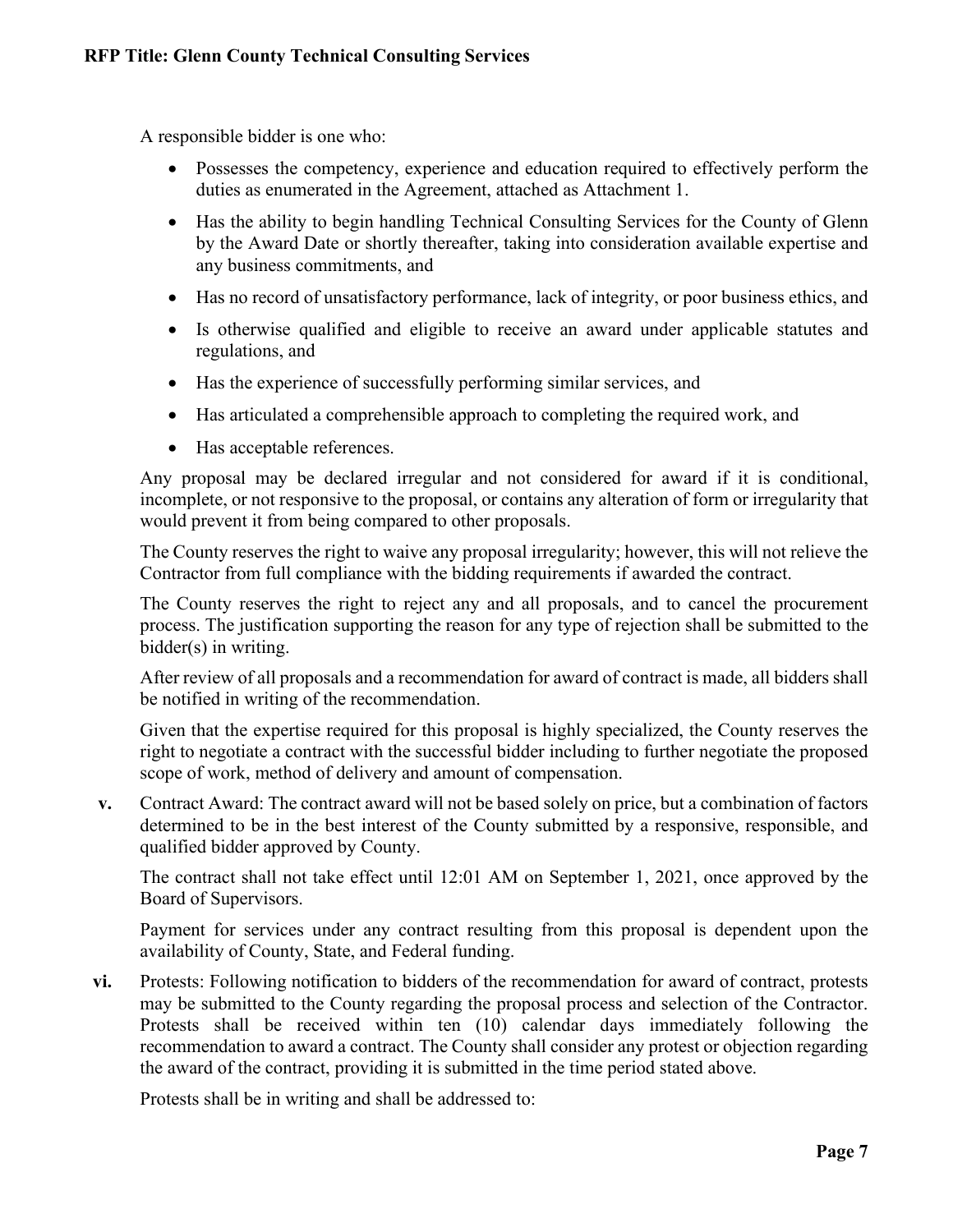County of Glenn Administrative Office

Willows Memorial Hall, 2nd Floor

525 West Sycamore Street, Suite B1

Willows, California 95988

Or emailed to: gcboard@countyofglenn.net

Protests shall state the reason for the protest, citing the law, rule, regulation, or practice on which the protest is based. The County of Glenn shall respond in writing to the protestor within seven (7) calendar days of the end of the protest period. The response shall include the final decision on the protest and the basis for the decision.

# **6. PROPOSAL TIMELINE**

The County of Glenn has developed the following list of key events related to this proposal. All dates are subject to change at the discretion of the County.

| Event                                  | Date                    |
|----------------------------------------|-------------------------|
| Issuance of Request for Proposal (RFP) | 07/22/2021              |
| Deadline for RFP Questions             | 08/06/2021              |
| Questions and Answers Posted           | 08/13/2021              |
| Deadline for Proposal Submission       | 08/20/2021              |
| <b>Potential Interview Dates</b>       | 08/23/2021 - 08/25/2021 |
| Notice of Intent to Award              | 08/27/2021              |
| Board of Supervisors Meeting           | 08/31/2021              |
| Protest Period                         | 08/31/2021 - 09/03/2021 |
| Glenn County Response to Protest       | 09/10/2021              |
| <b>Contract Start Date</b>             | 09/01/2021              |
| <b>Contract End Date</b>               | 08/31/2024              |

# **7. PROPOSAL ATTACHMENTS**

| <b>ATTACHMENTS</b>                                   | <b>DESCRIPTION</b>                                                                                                                                                                                                                                            |
|------------------------------------------------------|---------------------------------------------------------------------------------------------------------------------------------------------------------------------------------------------------------------------------------------------------------------|
| Attachment A:<br>Project Scope                       | County of Glenn IT and Network Summary (as of June 2021)                                                                                                                                                                                                      |
| Attachment B:<br>Independent Contractor<br>Agreement | If selected, the person or entity submitting a proposal must sign an<br>Agreement with these terms and conditions. Please visit the Glenn County<br>Website for the most current version of our Independent Consultant<br>Agreement. Or see attachment below. |
| Attachment C:                                        | Vendor Application Form                                                                                                                                                                                                                                       |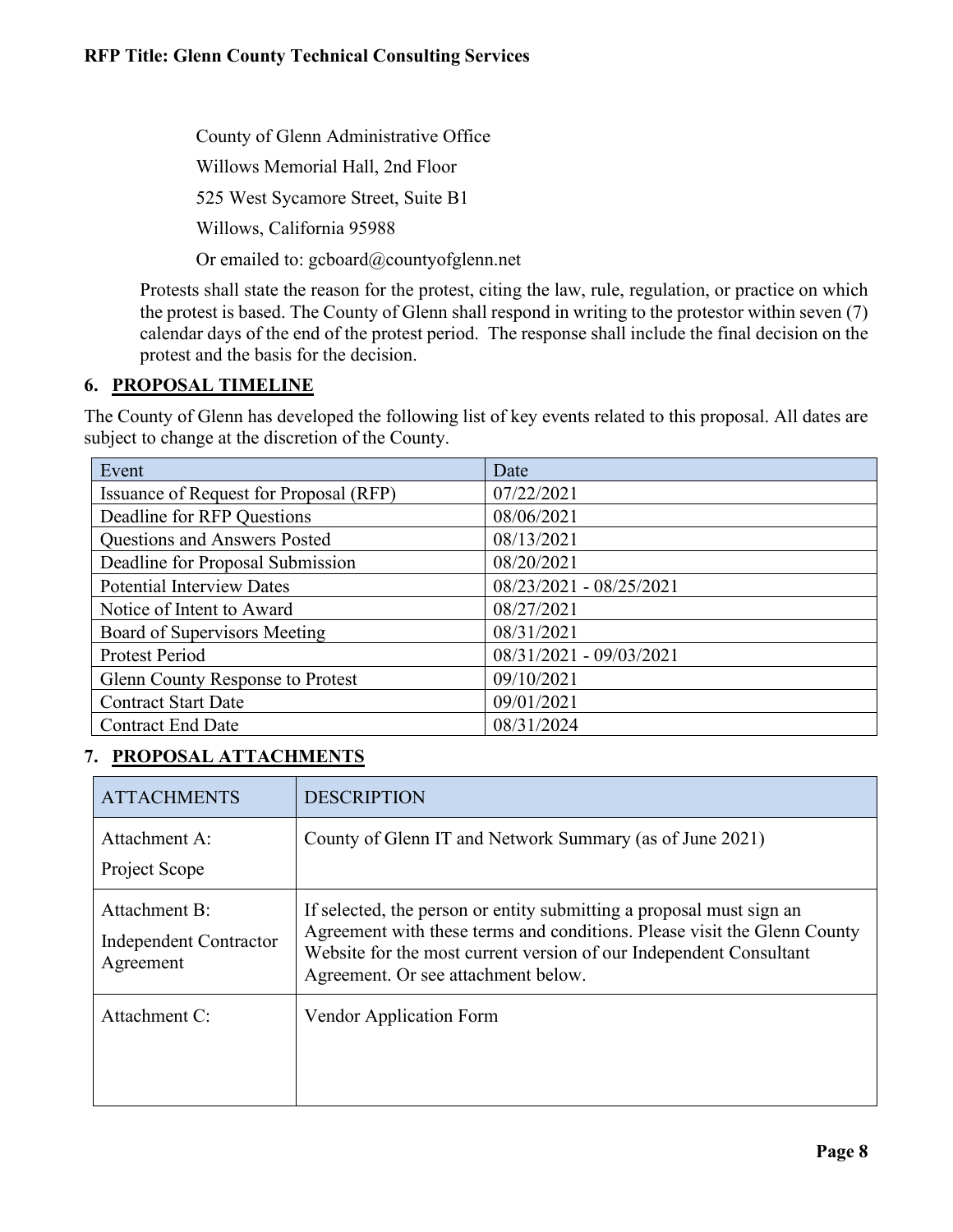# **8. PROPOSAL CONTENTS**

The following information must be included in the proposal. A proposal lacking any of the following information may be deemed non-responsive:

- Title Page the title page will include the following information:
	- $\Box$  Proposal title;
	- $\Box$  Date submitted:
	- **Proposer's name;**
	- $\Box$  Identification of Proposer as individual, partnership, corporation, public agency, or joint venture of one or more of the preceding;
	- **Proposer's contact information (physical and electronic addresses, telephone, and fax);**
	- $\Box$  Name and contact information (physical and electronic addresses, telephone, and fax) for the person or persons (if different than above) who will be authorized to make representations for the Proposer; and
- Signature of duly authorized representative.
	- $\Box$  If the proposal is made by a sole proprietor, it must be signed by the sole proprietor.
	- $\Box$  If the proposal is made by a partnership, it must be signed by a member of the partnership and include the name and address of each member of the partnership and include the name and address of each member.
	- $\Box$  If the proposal is made by a corporation, it must be signed by two officers of the corporation, consisting of one of each of the following: (1) chairman of the board, president, or vice president, and (2) the secretary, assistant secretary, chief financial officer, or assistant financial officer. If the proposal is made by a corporation and is signed by a person other than an officer, or by only one officer, there must be attached to the proposal satisfactory evidence that the person signing is authorized by the corporation to execute contracts and bind the corporation on its behalf (e.g., certified copy of a corporation resolution or copy of appropriate corporate bylaws).
	- $\Box$  If the proposal is made by a public agency, it must be signed by an individual authorized to make representations on behalf of the agency (e.g., certified copy of Public Agency resolution or appropriate agency bylaws).
- Proposed method to complete the work as specified.

# **9. DESCRIPTION OF SERVICES TO BE PROVIDED**

- **a) Services:** Provide a general description of the services to be provided to meet the "Responsibilities of Contractor", as described in Attachment 1. The proposal must address how services will be provided to clients who use English as their second language.
- **b) Organization and Staffing Plan:** This section of the proposal must include information regarding the Proposer's organizational structure, including experience, training and credentials of consultants included in the proposal.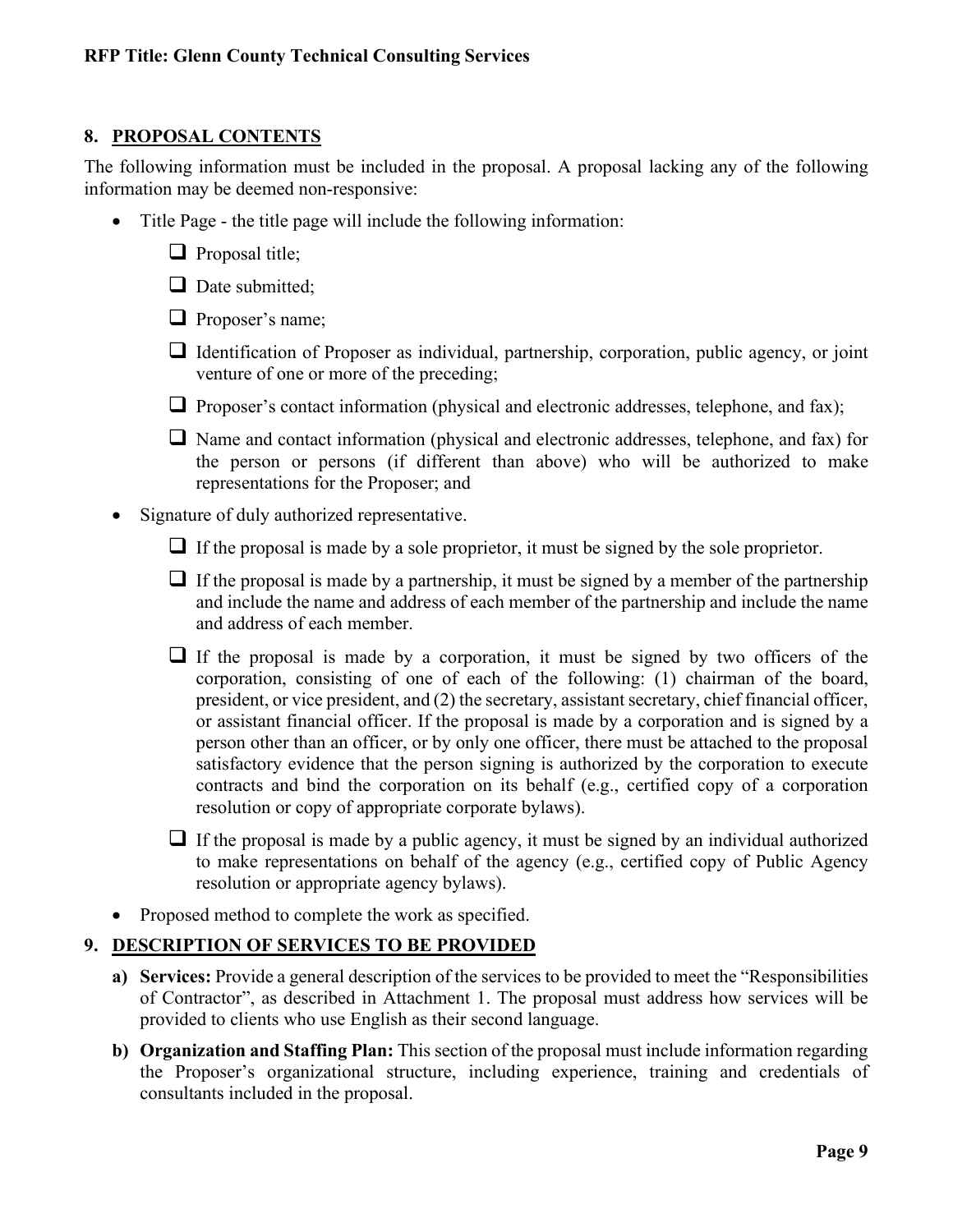- **c) Reporting and Billing Requirements:** Proposals must include a plan for maintaining case and billing information required for reporting and billing purposes as outlined in the Agreement attached.
- **d) Qualifications and Resumes**: Resumes must be included in this section that describes background and experience in conducting the proposed activities. Proposal must describe the Proposer's knowledge of the requirements necessary to render these services and describe professional qualifications and experience, including the Proposer's ability and experience in conducting the proposed activities.
- **e) Acceptance of the Terms and Conditions:** Attachment 1, Proposed Agreement, sets forth Terms and Conditions, Proposer must either indicate acceptance of the Terms and Conditions or clearly identify exceptions to the Terms and Conditions. An "exception" includes any addition, deletion, qualification, limitation, or other change. If exceptions are identified, the Proposer must provide an explanation or rationale for each exception and/or proposed change.
- **f) Certifications, Attachments, and other requirements:** Proposer must include the following certifications/forms in its proposal:
	- Copies of current business licenses, professional certifications, including state bar number certificate or other credentials.
- **g) Cost Portion of Proposal:** Proposers are asked to submit proposals based on and including an hourly rate and a total annual cost. The Proposer must specify the total maximum cost to the for the following periods:

September 1, 2021 – August 31, 2022,

September 1, 2022 – August 31, 2023; and

September 1, 2023 – August 31, 2024.

The cost proposal should include the following costs of Proposer, and the method in which these costs will be charged (if in addition to the base or hourly rate):

- Travel (includes in-county and out-of-county travel),
- Training,
- Insurance: These costs must reflect coverage levels as outlined in Attachment 1, Proposed Agreement, Paragraph 12.
- Overhead (includes rent, utilities, supplies, etc.)
- No facilities will be provided for the Proposer under this proposal. All office space will be the responsibility of the Proposer.
- Other unique costs as determined by Proposer.

# **10. ADDITIONAL REQUIREMENTS**

Proposers should provide at least three current professional references.

Information for references must include the following:

• Organization name;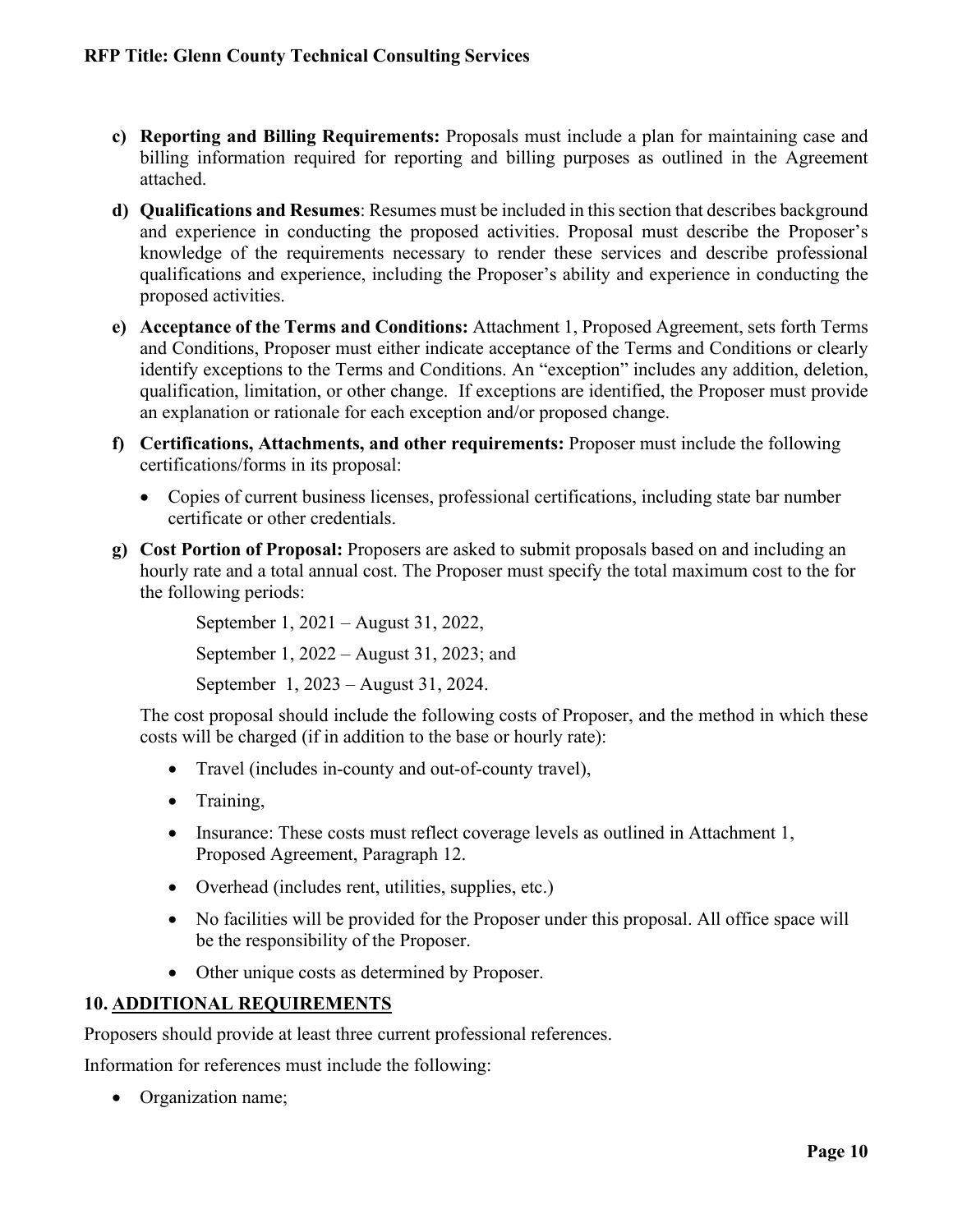- Contact person name, address, and telephone number; and
- Dates that services were provided.

# **11. EVALUATION OF PROPOSALS**

At the time proposals are opened, each proposal will be checked for the presence or absence of the required proposal contents. Proposals will be evaluated by an evaluation team to determine the Proposer's demonstrated ability to provide quality professional services. Proposals will be evaluated and ranked by score. The highest scoring participants may be set up for an in-person interview.

The County will evaluate submitted proposals on a 100-point scale using the criteria set forth in the table below. Although some categories are weighted more than others, all are considered necessary, and a proposal must be technically acceptable in each area to be eligible for an award. The evaluation categories, maximum possible points for each category, and evaluation criteria for each category are set forth below:

| <b>CRITERIA</b>                                                                                                                                                                                     | <b>MAX</b><br><b>POINTS</b> | <b>SCORE</b> |
|-----------------------------------------------------------------------------------------------------------------------------------------------------------------------------------------------------|-----------------------------|--------------|
| Understanding of the work to be done; Description of how services will be<br>provided                                                                                                               | 10                          |              |
| Experience with similar kinds of work; Related experience, background and<br>professional qualifications of the personnel who are responsible for providing<br>services and contract administration | 25                          |              |
| Quality of staff for work to be done; Organization and Staffing Plan;<br>Adequate oversight of the quality of services                                                                              | 20                          |              |
| Feedback from references                                                                                                                                                                            | 25                          |              |
| Familiarity with state, federal, and local procedures                                                                                                                                               | 20                          |              |
| TOTAL                                                                                                                                                                                               | 100                         |              |

# **12. INTERVIEWS**

The County may conduct interviews with Proposers to clarify aspects set forth in their proposals or to assist in finalizing the ranking of top-ranked proposals. The interviews may be conducted in person or by teleconference. If conducted in person, interviews will likely be held at the County Administrative offices in Willows, California. The County will not reimburse Proposers for any costs incurred in traveling to or from the interview location. The County will notify eligible Proposers regarding interview arrangements.

# **13. RIGHTS**

The County reserves the right to reject any and all proposals, in whole or in part, as well as the right to issue similar proposals in the future. This proposal is in no way an agreement, obligation, or contract and in no way is the County responsible for the cost of preparing a proposal. One copy of each proposal will be retained by the County for official files and will become a public record.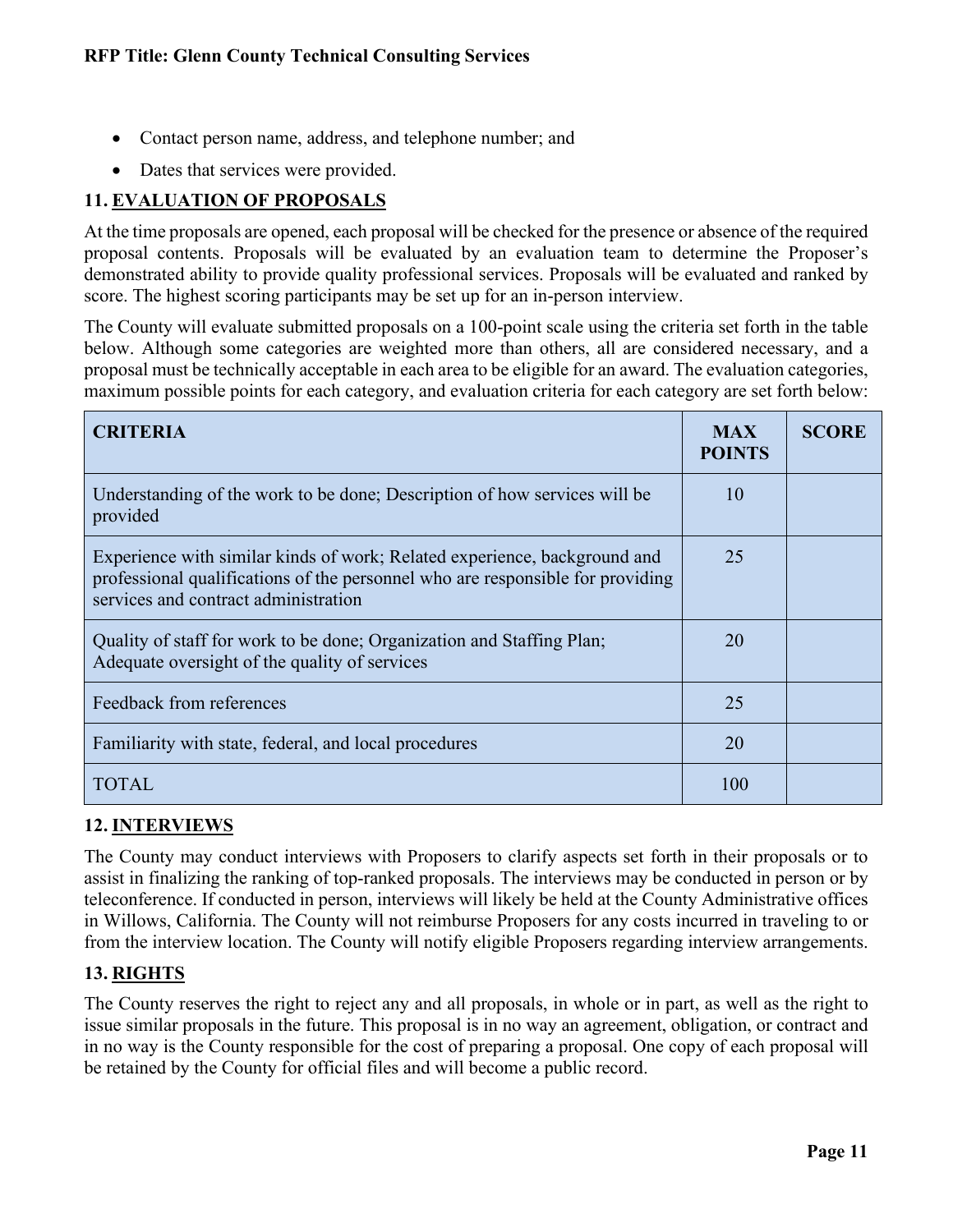# **14. CONFIDENTIAL OR PROPRIETARY INFORMATION**

PROPOSALS ARE SUBJECT TO DISCLOSURE PURSUANT TO APPLICABLE PROVISIONS OF THE CALIFORNIA PUBLIC CONTRACT CODE. The County will not disclose (i) social security numbers, or (ii) balance sheets or income statements submitted by a Proposer that is not a publicly-traded corporation. All other information in proposals will be disclosed in response to applicable public records requests. Such disclosure will be made regardless of whether the proposal (or portions thereof) is marked "confidential," "proprietary," or otherwise and regardless of any statement in the proposal (a) purporting to limit the right to disclose information in the proposal, or (b) requiring the County to inform or obtain the consent of the Proposer prior to the disclosure of the proposal (or portions thereof). Proposers are accordingly cautioned not to include confidential, proprietary, or privileged information in proposals.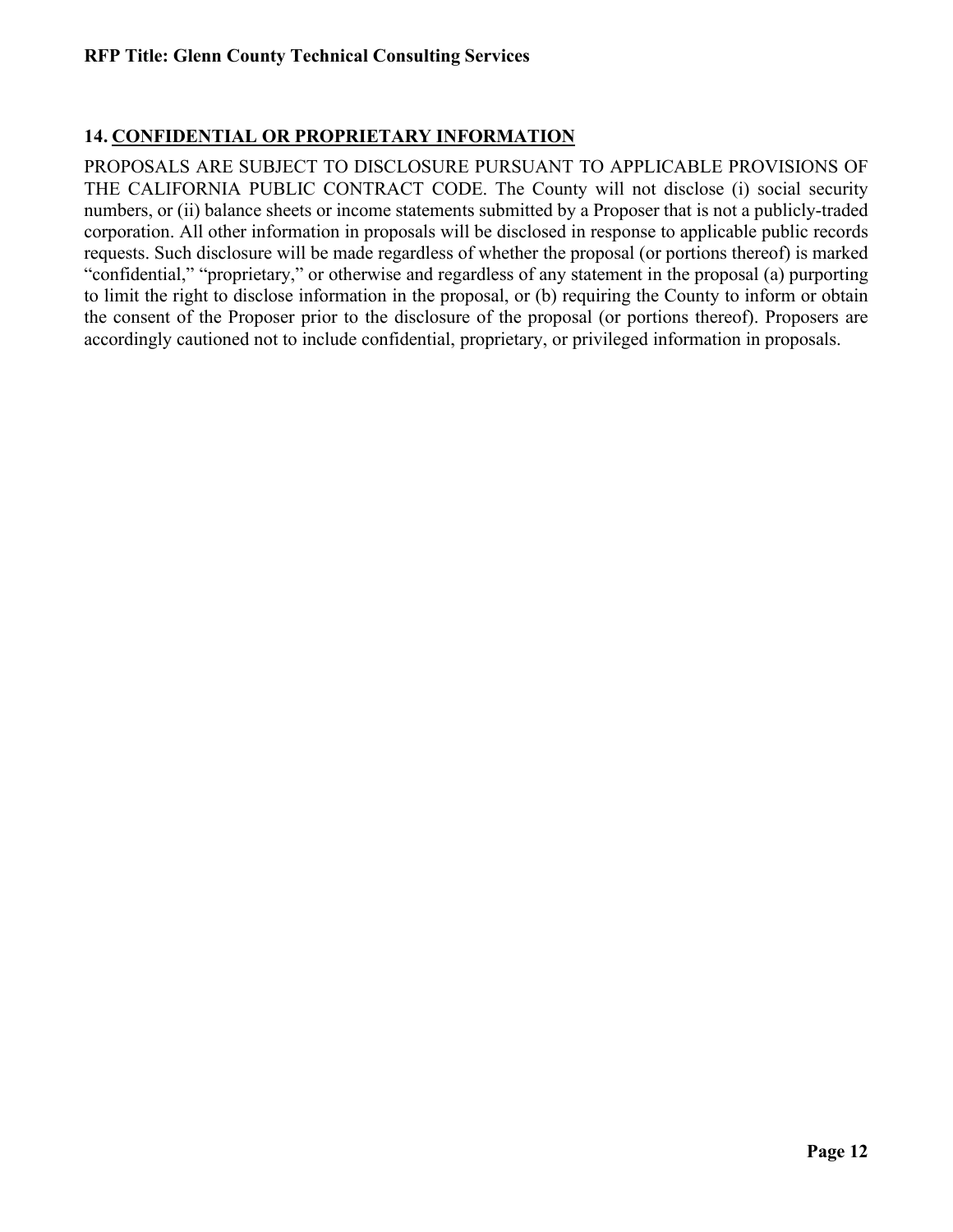# **15. ATTACHMENT A – ELECTRONIC DATA PROCESSING ENVIRONMENT**

#### **County of Glenn IT and Network Summary (as of June 2021)**

#### **Overview**

The County of Glenn IT environment consists of a primary datacenter (Memorial Hall) with ten (10) remote sites connected via fiber and Wi-Fi for access to primary IT and network resources and services.

The ten (10) remote sites leverage either a fully meshed AT&T MPLS circuit and/or wireless access, running at various bandwidths, with a 500Mbps fiber circuit as the primary Internet access method located at Memorial Hall.

Multiple vendors are leveraged for core IT and network services. These include, but are not limited to, software and hardware vendors such as Cisco, VMware, Citrix, Microsoft, and Dell.

#### **Network Infrastructure (Cisco)**

The network infrastructure is built utilizing a host of Cisco platforms and technologies. Remote sites include both Cisco switch stacks as well as layer 3 switching and/or a standard routing platform. Each site's network is built with multiple VLANs for data, management, voice, and public access.

The Memorial Hall datacenter leverages a robust and fully redundant datacenter architecture utilizing Cisco Nexus, Cisco VSS and other switching and routing solutions to fill out the remaining needs. Additionally, Cisco UCS Manager along with a hyperconverged infrastructure in the form of Cisco Hyperflex is leveraged as the primary VDI hardware platform and management component of all server hardware in the datacenter.

Remaining Cisco solutions provide Internet perimeter and DMZ security including Cisco FMC/FTD, Cisco Umbrella and IPS solutions.

Finally, the county-wide communication system includes a Cisco BE6000 VOIP systems for voice, messaging (Jabber) and integrated AD authentication as well as an Internet SIP trunk for all inbound and outbound calls.

#### **Virtualization Platform Infrastructure (VMWare)**

Residing on top of the core Cisco infrastructure are network, server, storage, desktop, and security virtualization solutions with VMware being the primary virtualization platform.

VMware vSphere with Operations Manager is configured and installed on all Cisco hardware and is fully integrated into the network, server, security, storage, and virtual desktop software stacks.

#### **Application & Virtual Desktop Infrastructure (Citrix)**

Citrix is the primary desktop and server virtualization platform. The Citrix solution is built with full redundancy including multiple NetScaler load balancers, Storefront servers, Provisioning servers, Delivery Controllers and ShareFile servers.

XenDesktop is deployed and leveraged by all county employees with two distinct installations for the core county infrastructure and another for the Glenn County Sheriffs' Office. The primary Citrix environment consists of both provisioned RDSH and Windows 10 virtual machines; including Windows 10, Windows 2016 and Windows 2019.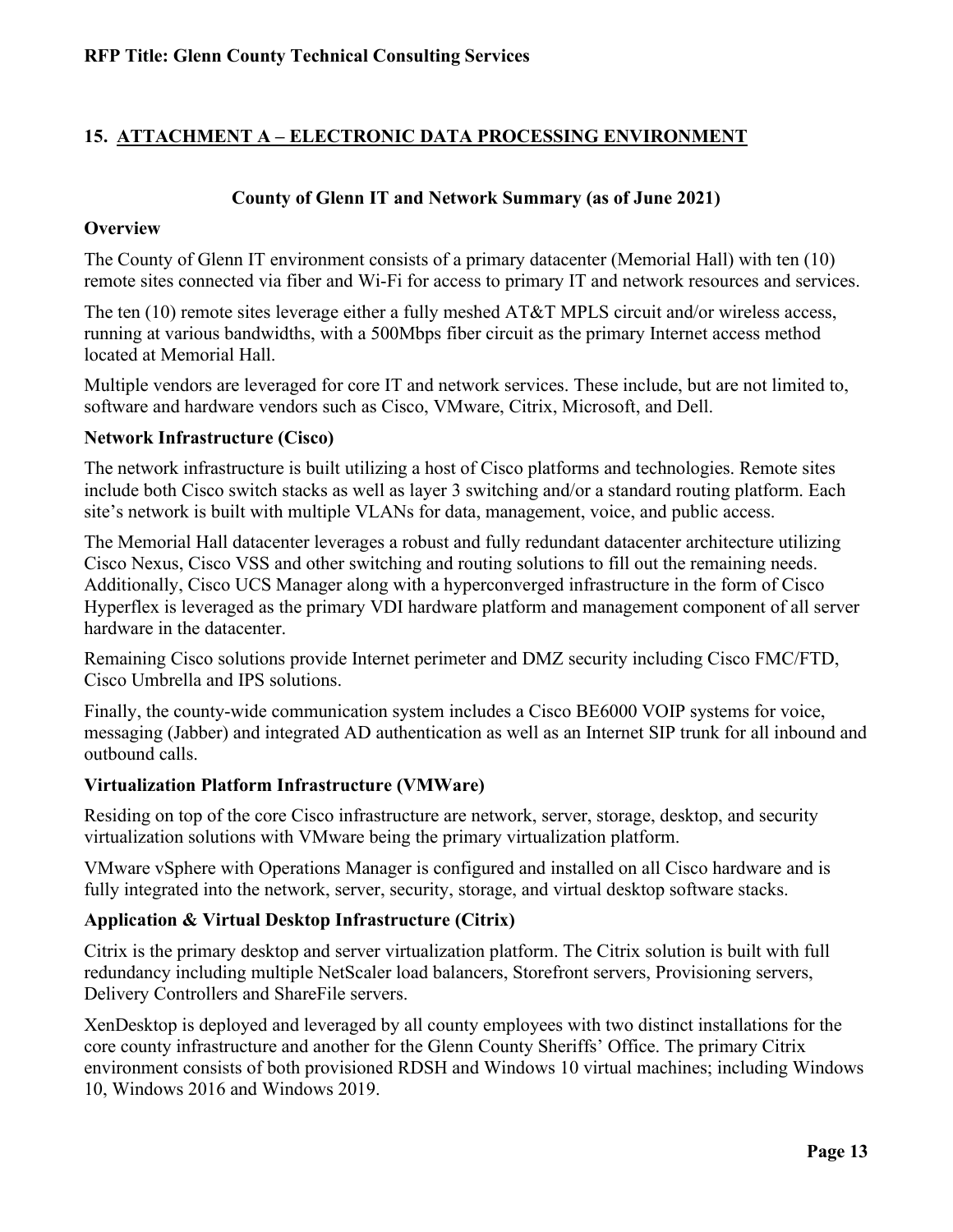Citrix App Layering is fully integrated into the stack with the deployments of 2019 OS layers along with multiple direct and elastic application layers for each department.

# **Server Platform (Microsoft)**

The local server platform consists of a Microsoft Windows Server 2016 Active Directory domain that is integrated with Microsoft Azure AD through Microsoft Azure ADSync. Microsoft 365 is utilized primarily for Exchange Online, Office software use, and Microsoft Teams.

Virtualized and physical workstations and servers are deployed in the environment with approximately 75 "core" virtual servers with each remote site running virtualized Windows instances on top of Cisco hardware and VMware ESXi.

Microsoft Windows Servers consisting of 2019, 2016, 2012 R2, 2008 R2 versions make up the majority of the deployed server operating systems with very few Linux systems. Microsoft licensing is obtained through a three (3) year Enterprise License Agreement (ELA) with CDW-G and is currently in year 2 of the contract.

# **Workstation, Thin-Client, and Storage Infrastructure (Dell)**

Dell is the primary hardware vendor at the desktop level with a small footprint of physical PCs along with a large fleet of Wyse thin clients. Wyse Management Suite (CCM) is in use for managing and configuring thin clients and their VDI connections.

The county central storage system includes a large SAN/NAS deployment relying on Dell EqualLogic, PowerStore and IDPA4400 (for backup).

# **State & Federal Systems Integration**

Finally, in addition to the above, there are a host of State and Federal connections for various agencies including Health and Human Services (HHSA), Glenn County Sheriff's Office (GCSO) and Glenn County Elections, among others. These connections are managed by both county IT and coordinated with the appropriate agency. Most of these systems support or are utilizing solutions from the vendors listed above.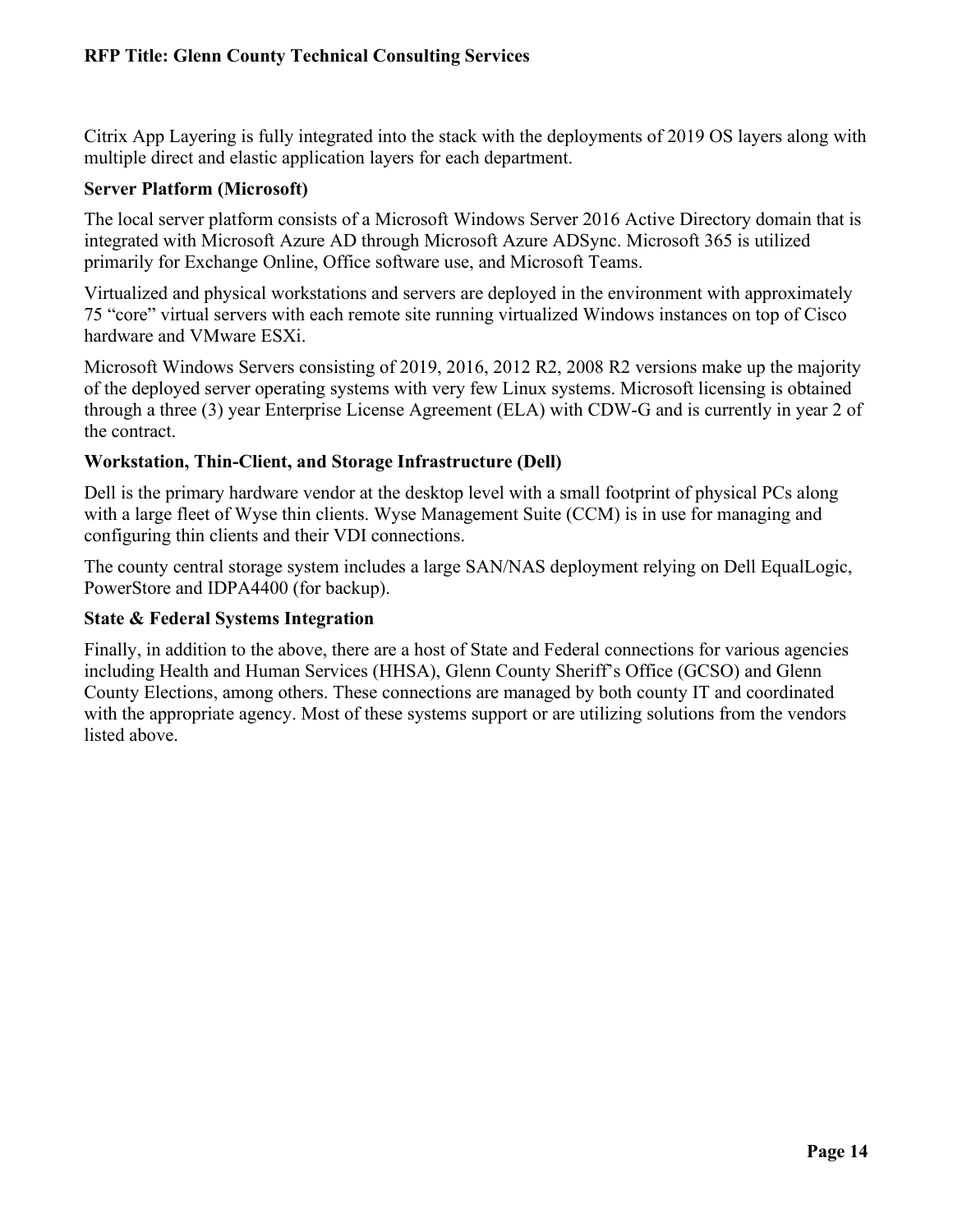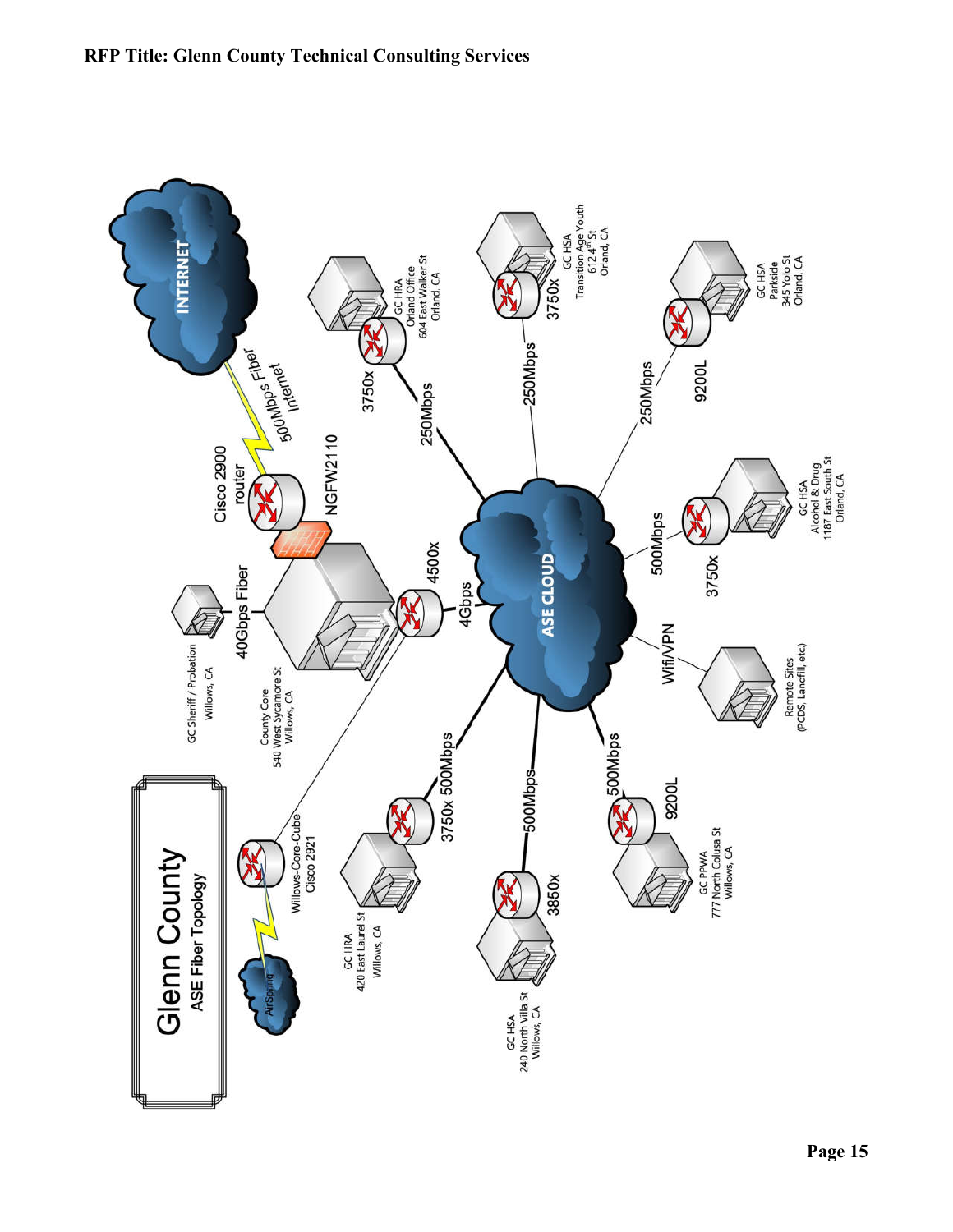### **ATTACHMENT B – INDEPENDENT CONTRACTOR AGREEMENT EXAMPLE**

This Independent Contractor Agreement ("Agreement") is made and entered into this *date* day of *month*, 2020, by and between Glenn County, a political subdivision of the State of California ("County"), and *name of consultant* ("Consultant").

#### RECITALS:

A. County has determined that it is desirable to retain Consultant to provide *brief description of services to be provided*; and

B. Consultant represents that it possesses the qualifications, experience, and facilities necessary to perform the services contemplated herein and has proposed to provide those services; and

C. Consultant represents and warrants that Consultant is an independently established business entity formed as a *[sole proprietorship, partnership, limited liability company, limited liability partnership, or corporation]*, that customarily provides services of the same nature as the services provided for County under this Agreement; and

D. Consultant represents and warrants that Consultant advertises these services to and contracts with entities other than County; and

E. Consultant represents and warrants that Consultant maintains a separate business location and has all required business licenses and tax registration, if any, in order to perform services under this Agreement; and

F. The County desires to retain Consultant to perform the proposed services.

County and Consultant agrees as follows:

#### AGREEMENT:

1. Scope of Services. Pursuant to Government Code Section 31000, County retains Consultant to perform all of the non-exclusive professional services described in Exhibit "A" which is attached hereto *(attach Scope of Work as Exhibit A)* and incorporated herein by this reference which shall include *provide brief scope of work description* ("Services").

2. Term. Services under this Agreement shall commence on *date*, and shall continue until *date*, or until the agreement is terminated by either party in accordance with the provisions of this Agreement.

3. Compensation.

A. The compensation to be paid by County to Consultant for the professional services described in Exhibit "A" shall be *[the Fixed price, Annual price, Monthly price or Hourly rate]* set forth in Exhibit "B" which is attached hereto *(attach Fee Schedule as Exhibit B)* and incorporated herein by this reference. Notwithstanding the foregoing, it is mutually agreed that if, for the current fiscal year and/or any subsequent fiscal years covered by this Agreement, insufficient funds are appropriated to make the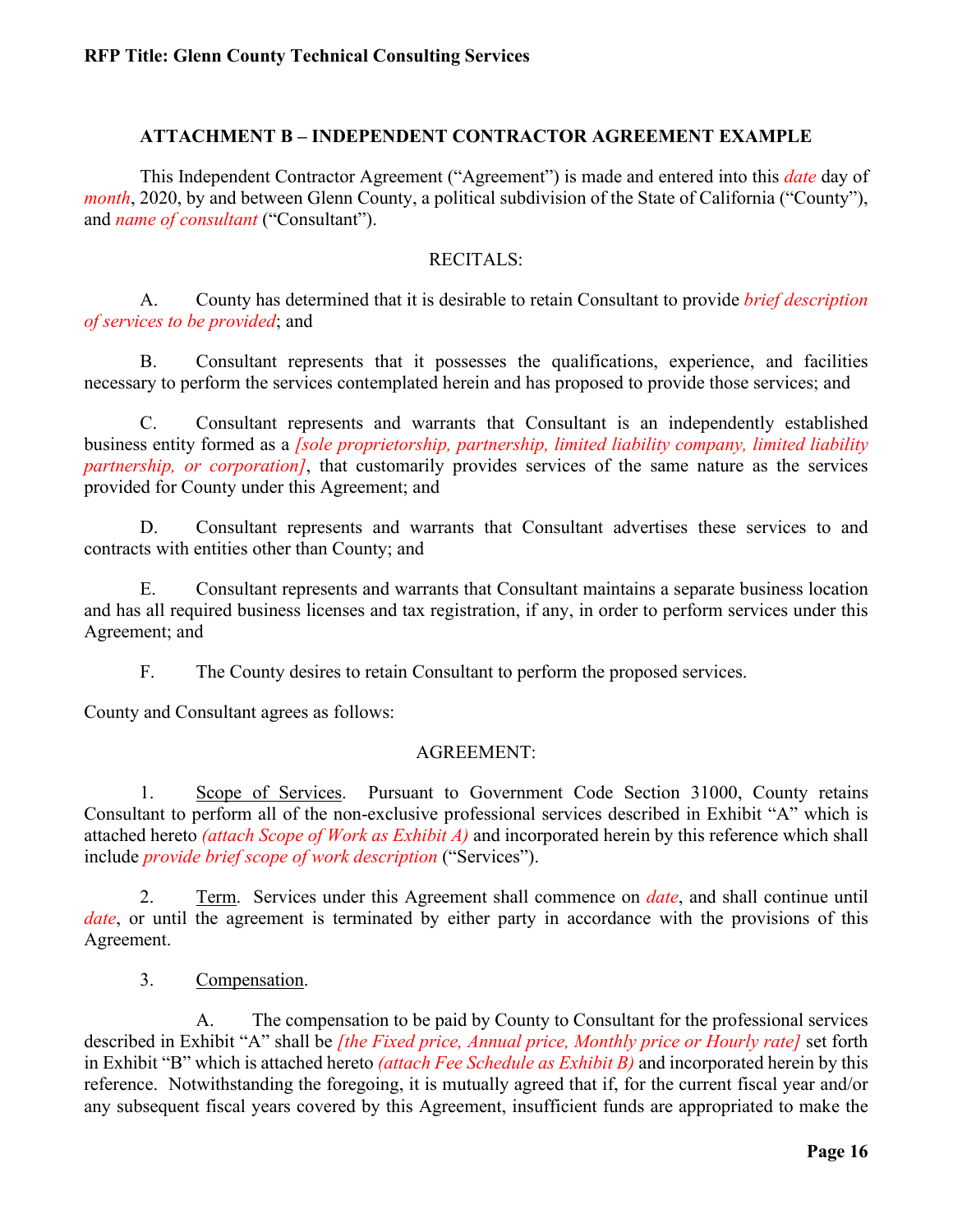payments called for by this Agreement, this Agreement shall be of no further force and effect. In this event, the County shall have no liability to pay any further amounts whatsoever to Consultant or furnish any other consideration under this Agreement and Consultant shall not be obligated to perform any further services under this Agreement. If funding for any fiscal year is reduced or deleted for the purposes of this program, the County shall have the option to either cancel this Agreement with no further liability incurring to the County, or offer an amendment to Consultant to reflect the reduced amount available to the program. The parties acknowledge and agree that the limitations set forth herein are required by Article XVI, section 18 of the California Constitution. Consultant acknowledges and agrees that Article XVI, section 18 of the California Constitution supersedes any conflicting law, rule, regulation or statute.

B. To the extent that Consultant is entitled to reimbursement for travel, meals, and lodging, such reimbursement shall be subject to the prior approval of the County Purchasing Agent or authorized assistant/deputy and shall be reimbursed in accordance with the County's Reimbursement for Expenses policy contained in Title 7 of the Glenn County Administrative Manual.

C. The total compensation payable under this Agreement, inclusive of all expenses, shall not exceed *dollar amount in words* dollars *(\$XXXXX.XX)*. The County shall make no payment to Consultant in any greater amount for any extra, further, or additional services, unless such services and payment therefore have been mutually agreed to and this Agreement has been formally amended in accordance with the provisions of this Agreement.

D. Consultant agrees to testify at County's request if litigation is brought against County in connection with Consultant's work. Unless the action is brought by Consultant or is based upon Consultant's negligence or intentional tortious conduct, County will compensate Consultant for the testimony at Consultant's hourly rate as provided in Exhibit "B".

4. Invoice and Payments. Consultant shall submit invoices for services rendered during the preceding month. Consultant shall attach to each invoice documentation for the hours charged (if applicable) and the documentation shall include an itemized narrative of work completed during the period billed. The County shall pay invoices that are undisputed within thirty (30) days of receipt and approval. The parties agree to exercise good faith and diligence in the resolution of any disputed invoice amounts.

5. Notice. Any invoices, notices, or other documents required to be given under this Agreement shall be delivered either personally, by first-class postage pre-paid U.S. Mail, or overnight courier to the following addresses or such other address provided by the parties in accordance with this section:

> If to the County: COUNTY OF GLENN ADMINISTRATIVE OFFICE Willows Memorial Hall, 2nd Floor 525 West Sycamore Street, Suite B1 Willows, California 95988 Telephone: (530) 934-6400

If to Consultant: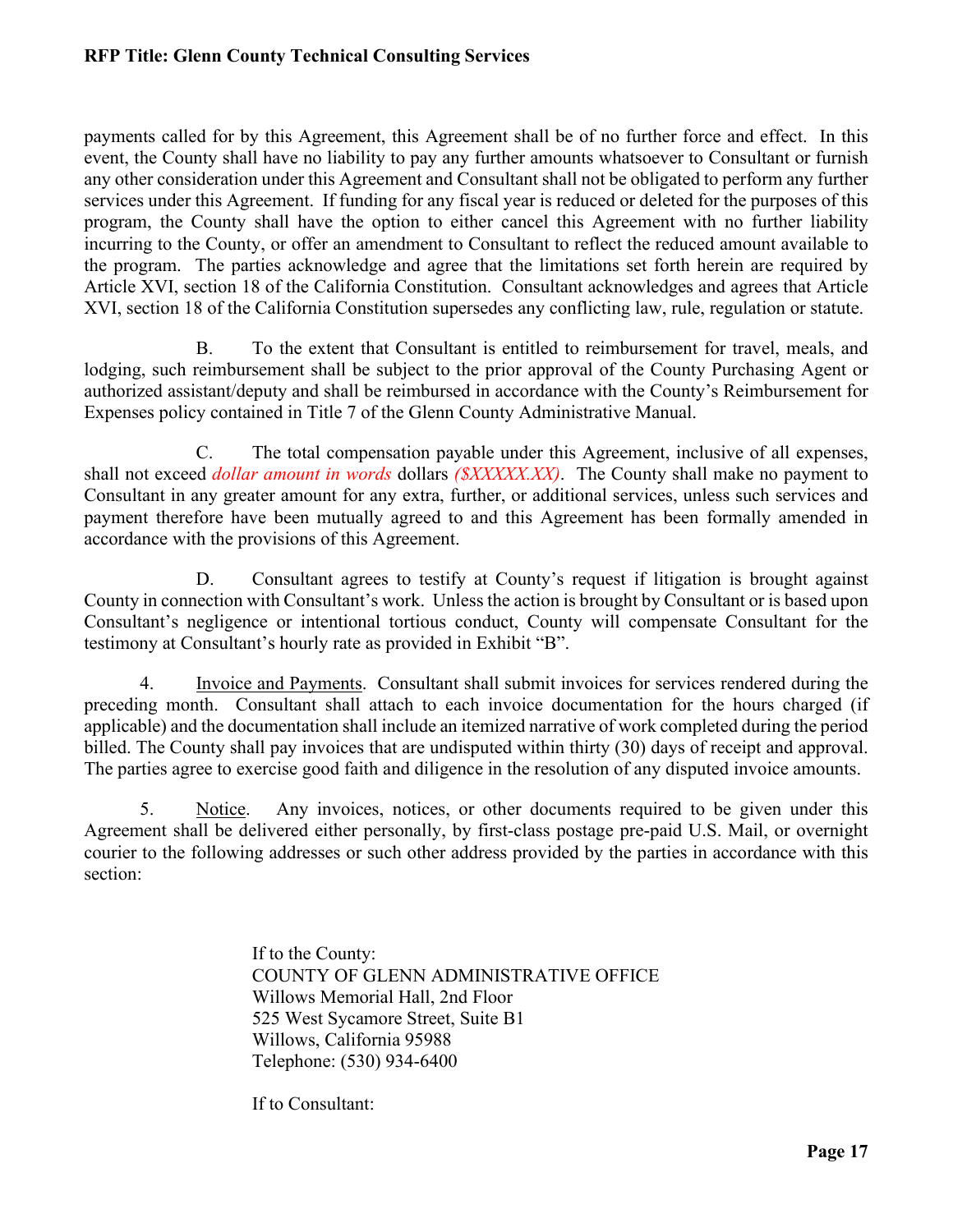*Consultant Name Address City, State, Zip* Telephone:

Notice shall be deemed to be effective two days after mailing.

6. Independent Contractor.

A. It is understood and agreed, and is the intention of the parties hereto, that Consultant is an independent contractor, and not the employee or agent of County for any purpose whatsoever. County shall have no right to and shall not control the manner or prescribe the method by which the professional services are performed by Consultant herein and Consultant shall have the right to provide the same or similar services to entities other than County without restriction. Consultant shall be entirely and solely responsible for its acts and the acts of its agents, employees, and subcontractors while engaged in the performance of services hereunder. Consultant shall have no claim under this Agreement or otherwise against County for vacation pay, sick leave, retirement benefits, Social Security, workers compensation, disability, or unemployment insurance benefits or other employee benefits of any kind. The parties acknowledge that County shall not withhold from Consultant's compensation any funds for income tax, FICA, disability insurance, unemployment insurance or similar withholding and Consultant is solely responsible for the timely payment of all such taxes and related payments to the state and federal governments, for itself and for its employees, agents, and subcontractors who might render services in connection with this Agreement. The Consultant shall inform all persons who perform any services pursuant to this Agreement of the provisions of this section.

B. In the event that the Consultant's activities under this Agreement, or any of them, are found by any state or federal agency to be those of an employee rather than an independent contractor, Consultant agrees to indemnify County and hold County harmless for any damages, costs, or taxes imposed upon it pursuant to the Internal Revenue Code or state or federal taxing laws, including but not limited to any penalties and interest which County may be assessed by such state or federal agency for failing to withhold from the compensation paid to Consultant under this Agreement any amount which may have been required to be withheld by law.

C. In the event that the Consultant's activities under this Agreement, or any of them, are found by the California Public Employee's Retirement System (CalPERS) to be those of an employee rather than an independent contractor, Consultant shall defend (with legal counsel reasonably acceptable to the County), indemnify and hold harmless the County, it's officers, employees, and agents, from and against any and all claims, losses, costs, contributions, arrears, interest, damages, penalties, expenses and liabilities of every kind, nature and description (including incidental and consequential damages, court costs, attorneys' fees, litigation expenses and fees of expert consultants or expert witnesses incurred in connection therewith and costs of investigation) that arise out of, pertain to, or relate to, directly or indirectly, in whole or in part, the Services provided under this Agreement.

7. Authority of Consultant. It is understood that Consultant is to provide information, research, advice, recommendations, and consultation services to the County. Consultant shall possess no authority with respect to any County decision. The County is responsible for and shall make all governmental decisions related to work of Consultant.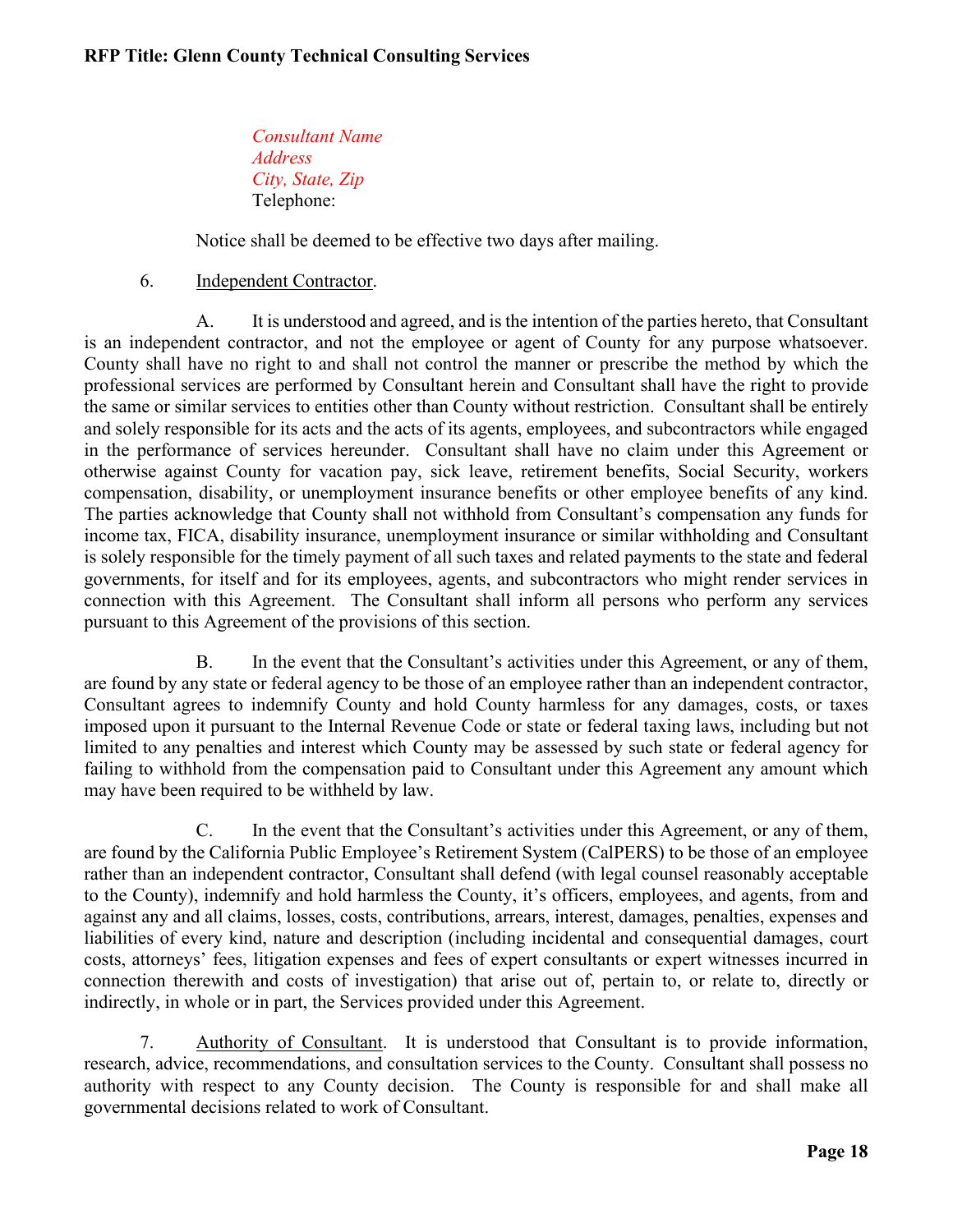8. Subcontracting and Assignment. Consultant shall not subcontract or assign any portion of the work to be performed under this Agreement without the prior written consent of County.

9. Ownership of Work Product. All technical data, evaluations, calculations, plans, drawings, details, specifications, estimates, reports, documents, or other work product of Consultant, in both paper and original electronic program forms, shall become the property of the County as they are produced and shall be delivered to the County upon completion of services. Consultant may retain copies for its files and internal use, however, Consultant shall not disclose any of the work products of this Agreement to any third party, person, or entity, without prior written consent of the County. Upon reasonable notice, County representatives shall have access to the work for purposes of inspecting same and determining that the work is being performed in accordance with the terms of the Agreement.

10. Indemnification. To the fullest extent permitted by law, Consultant shall defend (with legal counsel reasonably acceptable to the County), indemnify and hold harmless the County, it's officers, employees, and agents, from and against any and all claims, losses, costs, damages, injuries (including injury to or death of an employee of Consultant or its subcontractors), expenses and liabilities of every kind, nature and description (including incidental and consequential damages, court costs, attorneys' fees, litigation expenses and fees of expert consultants or expert witnesses incurred in connection therewith and costs of investigation) that arise out of, pertain to, or relate to, directly or indirectly, in whole or in part, the negligence, recklessness, or willful misconduct of Consultant, any subcontractor, anyone directly or indirectly employed by them, or anyone that they control (collectively "Liabilities"). To the extent there is an obligation to indemnify under this paragraph; Consultant shall be responsible for incidental and consequential damages resulting directly or indirectly, in whole or in part, from Consultant's negligence, recklessness, or willful misconduct.

11. Insurance.

A. Insurance Requirements. Without limiting Consultant's indemnification of the County, Consultant shall procure and maintain for the duration of this Agreement, insurance against claims for injuries to persons or damage to property that may arise from, or be in connection with, the performance of the work hereunder by Consultant, Consultant's agents, representatives, employees, and sub-consultants. At the very least, Consultant shall maintain the insurance coverage, limits of coverage and other insurance requirements as described below.

The agency responsible for administering this Agreement is also responsible for enforcing insurance requirements described below. This includes securing certificates of insurance before work under this Agreement is begun. Consultant shall furnish to the County certificates of insurance. All certificates of insurance to be received and approved by the County before work under this Agreement has begun. The County reserves the right to require complete, certified copies of all insurance policies required by this Agreement. Consultant agrees to notify County within two working days of any notice from an insuring agency that cancels, suspends, and reduces in coverage or policy limits the insurance coverages described herein.

Any deductibles or self-insured retention must be declared on certificates of insurance and approved by the County. At the option of the County, either the Contractor shall reduce or eliminate such deductibles or self-insured retentions, with respect to the County, its officers, officials, employees and volunteers, or the Contractor shall procure a bond guaranteeing payment of losses and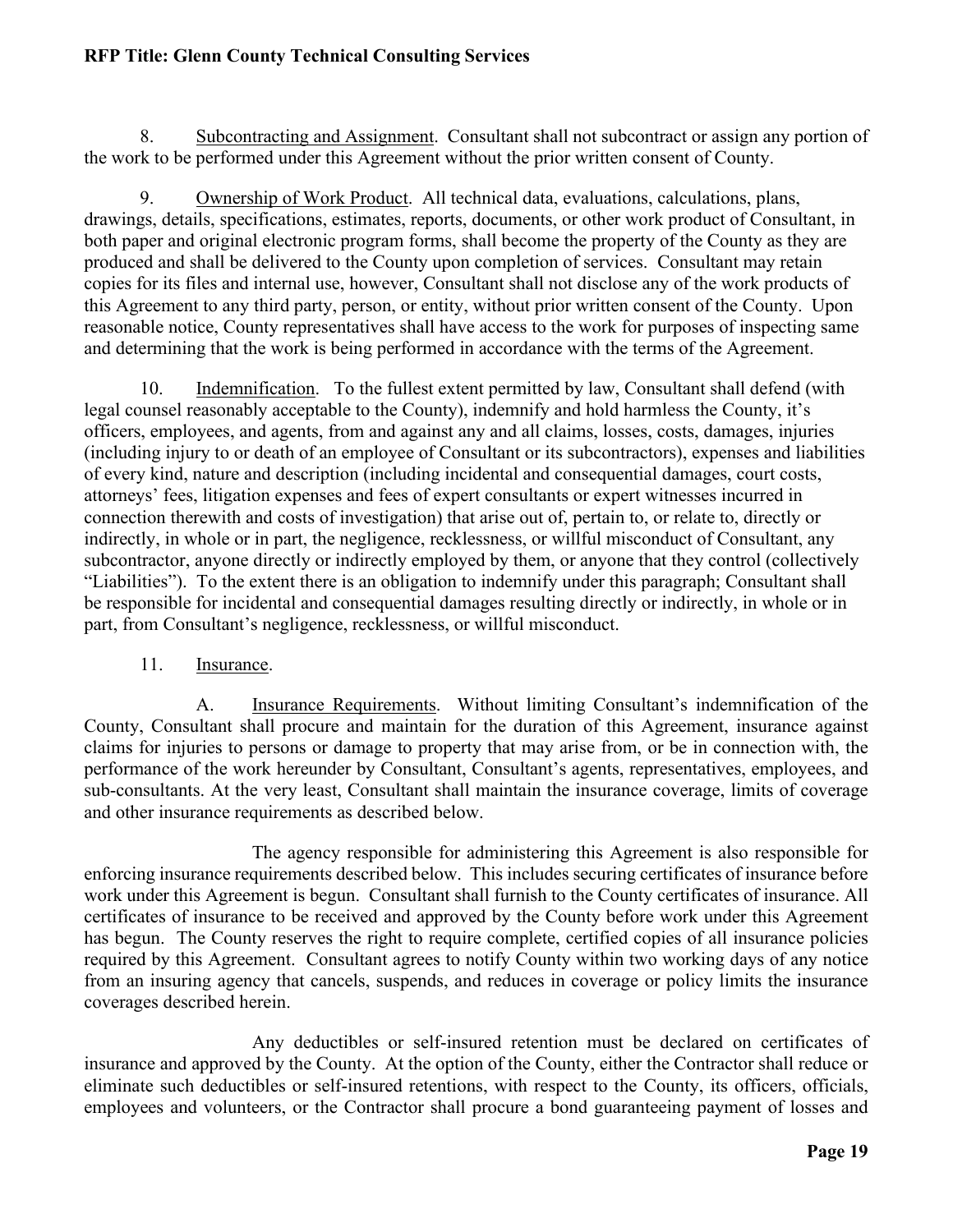related investigations, claims administration and defense expenses. Insurance is to be placed with California admitted insurers (licensed to do business in California) with a current A.M. Best's rating of no less than A-VII, however, if no California admitted insurance company provides the required insurance, it is acceptable to provide the required insurance through the United States domiciled carrier that meets the required Best's rating and that is listed in the current List of Approved Surplus Line Insurers (LASLI) maintained by the California Department of Insurance. However, Workers' Compensation coverage issued by the State Compensation Insurance Fund (SCIF) shall be acceptable.

#### B. Insurance Required:

(i) General liability: At least \$1,000,000 combined single limit per occurrence coverage for bodily injury, personal injury and property damage. If a general aggregate limit is used, then either the general aggregate limit shall apply separately to this project/location, or the general aggregate limit shall be twice the required per occurrence limit. The Consultant or Consultant's insurance carrier shall notify County if incurred losses covered by the policy exceed 50% of the annual aggregate limit.

(ii) Automobile Liability: At least \$100,000 to cover bodily injury for one person and \$300,000 for two or more persons, and \$50,000 to cover property damages. However, policy limits for construction projects shall be at least \$1,000,000 combined single limit per accident for bodily injury and property damage for autos used by the Consultant to fulfill the requirements of this Agreement, and coverage shall be provided for "any auto", code 1 as listed on the Acord form "Certificate of Insurance."

(iii) Workers' Compensation and Employer's Liability: Workers' Compensation insurance up to statutory limits and Employer Liability insurance with policy limits of at least \$1,000,000 for bodily injury or disease.

(iv) Professional Liability Insurance: Professional liability insurance covering professional services shall be provided in an amount of at least \$1,000,000 per occurrence or \$1,000,000 on a claims-made basis. However, if coverage is written on a claims-made basis, the policy shall be endorsed to provide at least a two-year extended reporting provision.

(v) Professional Technology Professional Liability Errors and Omissions Insurance: appropriate to the Consultant's profession and work hereunder, with limits not less than \$2,000,000 per occurrence. Coverage shall be sufficiently broad to respond to the duties and obligations as is undertaken by the Vendor in this agreement and shall include, but not be limited to, claims involving infringement of intellectual property, copyright, trademark, invasion of privacy violations, information theft, release of private information, extortion and network security. The policy shall provide coverage for breach response costs as well as regulatory fines and penalties as well as credit monitoring expenses with limits sufficient to respond to these obligations.

> a. The Policy shall include, or be endorsed to include, property damage liability coverage for damage to, alteration of, loss of, or destruction of electronic data and/or information "property" of the Agency in the care, custody, or control of the Vendor. If not covered under the Vendor's liability policy, such "property" coverage of the Agency may be endorsed onto the Vendor's Cyber Liability Policy as covered property as follows: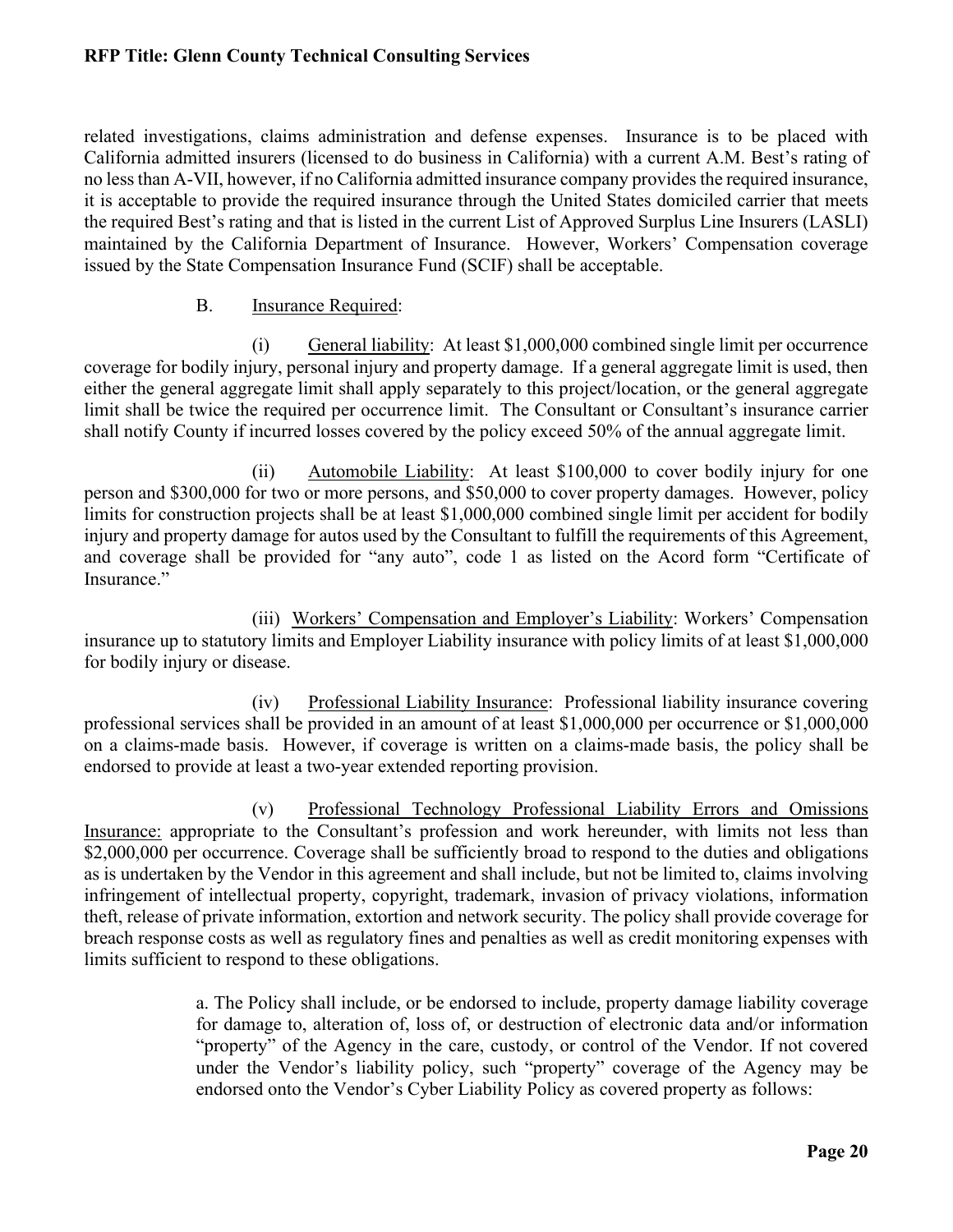b. Cyber Liability coverage in an amount sufficient to cover the full replacement value of damage to, alteration of, loss of, or destruction of electronic data and/or information "property" of the Agency that will be in the care, custody, or control of Vendor.

c. The Insurance obligations under this agreement shall be the greater of 1—all the Insurance coverage and limits carried by or available to the Vendor; or 2— the minimum Insurance requirements shown in this agreement. Any insurance proceeds in excess of the specified limits and coverage required, which are applicable to a given loss, shall be available to Agency. No representation is made that the minimum Insurance requirements of this agreement are sufficient to cover the indemnity or other obligations of the Vendor under this agreement.

If the contractor maintains broader coverage and/or higher limits than the minimums shown above, the County requires and shall be entitled to the broader coverage and/or the higher limits maintained by the contractor. Any available insurance proceeds in excess of the specified minimum limits of insurance and coverage shall be available to the Entity.

Such insurance shall include Glenn County, its elected officials, officers, and employees as an additional insured, and shall not be reduced or canceled without 30 days written prior notice delivered to County. Consultant shall provide County with a certificate of insurance as evidence of insurance protection provided. Insurance certificates provided by any insurance company or underwriter shall not contain the language "endeavor to" and "but failure to mail such notice shall impose no obligation or liability of any kind upon the company," or similar language. If Consultant has employees, he/she shall obtain and maintain continuously Workers' Compensation Insurance to cover Consultant and Consultant's employees and partners.

All endorsements are to be received and approved by the County of Glenn before work commences. However, failure to do so shall not operate as a waiver of these insurance requirements.

Unless otherwise agreed by the parties, Consultant shall cause all of its Subcontractors to maintain the insurance coverages specified in this Insurance section and name Consultant as an additional insured on all such coverages. Evidence thereof shall be furnished as County may reasonably request.

The coverage types and limits required pursuant to this Agreement shall in no way limit the liability of Consultant.

12. Professional Services.

A. All work performed under this Agreement shall be performed and completed in a professional manner. All services shall be performed in the manner and according to the professional standards observed by a competent practitioner of the profession in which Consultant and any subcontractors are engaged.

B. Consultant represents and warrants that it is professionally qualified to perform the services described herein; acknowledges that County is relying upon Consultant's qualifications to perform these services in a professional manner; and agrees that County's full or partial acceptance of any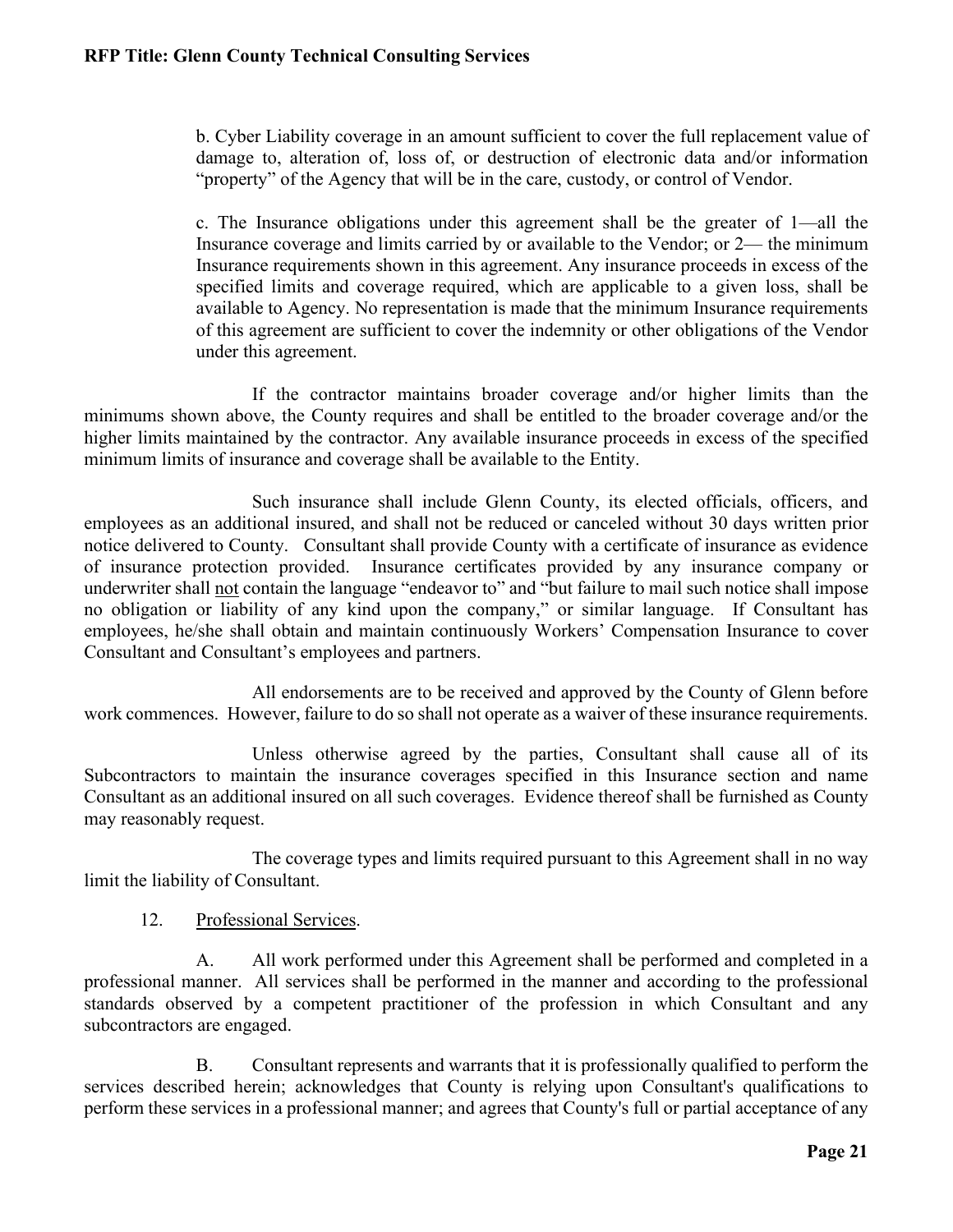work does not release Consultant from its obligation to perform the services in accordance with this Agreement unless County expressly agrees otherwise in writing.

C. Consultant shall not be considered to be in default because of any nonperformance caused by occurrences beyond its reasonable control. The compensation specified in Paragraph 3 may be reduced to account for such nonperformance.

### 13. Responsibility of Consultant.

A. Consultant shall be solely responsible for the quality and accuracy of its work and the work of its consultants performed in connection with this Agreement. Any review, approval, or concurrence therewith by the County shall not be deemed to constitute acceptance or waiver by the County of any error or omission as to such work.

B. Consultant shall coordinate the activities of all sub-consultants and is responsible to ensure that all work product is consistent with one another to produce a unified, workable, and acceptable whole functional product. County shall promptly notify Consultant of any defect in Consultant's performance.

14. Audit. The following audit requirements apply from the effective date of this Agreement until three years after County's final payment:

 A. Consultant shall allow County's authorized representatives reasonable access during normal business hours to inspect, audit, and copy Consultant's records as needed to evaluate and verify any invoices, payments, and claims that Consultant submits to County or that any payee of Consultant submits to Consultant in connection with this Agreement. 'Records' includes, but is not limited to, correspondence, accounting records, sub-consultant files, change order files, and any other supporting evidence relevant to the invoices, payments, or claims.

 B. County and Consultant shall be subject to the examination and audit of the State Auditor, at the request of County or as part of any audit of County. Such examinations and audits shall be confined to matters connected with the performance of this Agreement including but not limited to administration costs.

This section shall survive the expiration or termination of this Agreement.

15. Publication of Documents and Data. Consultant may not publish or disclose to any third party any information obtained in connection with services rendered under this Agreement without the prior written consent of the County. Notwithstanding the forgoing, submission or distribution to meet official regulatory requirements, or for other purposes authorized by this agreement, shall not be construed as publication in derogation of the rights of either the County or Consultant.

16. Employment Practices. Consultant, by execution of this Agreement, certifies that it does not discriminate against any person upon the basis of race, color, creed, national origin, age, sex, disability, or marital status in its employment practices.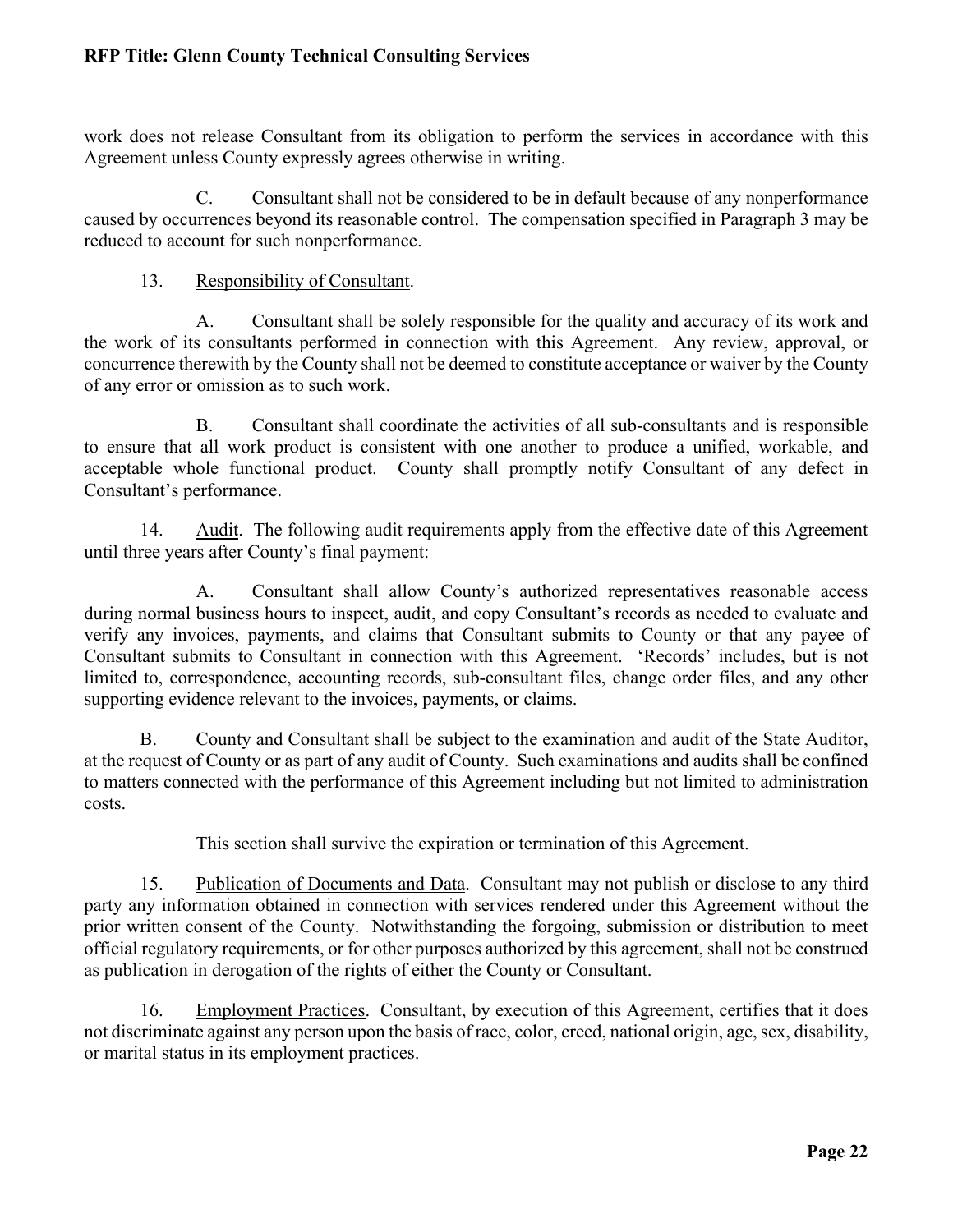17. Termination. Either party shall have the right to terminate this Agreement at any time for any reason upon thirty (30) days advance written notice to the other party. Agreements exceeding the annual monetary limits delegated to the Purchasing Agent (currently \$50,000.00), or any authorized deputy, are not valid unless specifically authorized by the Board of Supervisors. If this Agreement was executed for the County by the Purchasing Agent under the general delegation set forth in section 4.004.030 of the Glenn County Code, this Agreement shall automatically terminate on the date that the provision of services or personal property or incurring of expenses, the cumulative total of which, exceeds fifty-thousand dollars (\$50,000). If this Agreement was executed by an authorized assistant or deputy Purchasing Agent under the general delegation set forth in section 4.004.030 of the Glenn County Code, this Agreement shall automatically terminate on the date that the provision of services or personal property or incurring of expenses, the cumulative total of which, exceeds the amount delegated to that assistant or deputy by the County Purchasing Agent.

18. Jurisdiction. This Agreement shall be administered and interpreted under the laws of the State of California and any action brought hereunder shall be brought in the Superior Court in and for the County of Glenn.

19. Compliance With Law. Consultant shall comply with all applicable federal, state, and local statutes, ordinances, regulations, rules, and orders, including but not limited to those concerning equal opportunity and non-discrimination.

20. Prevailing Wages. To the extent that any of the work performed under this Agreement is a "public work" within the meaning of Labor Code section 1720, subject to the payment of prevailing wages and Labor Code Section 1771, Consultant shall cause all such work, as applicable, to be performed as a "public work" in compliance with California prevailing wage laws. In the event Consultant fails to do so, Consultant shall be liable for the payment of all penalties, wages and/or damages as required by applicable law.

21. Conflict With Laws or Regulations/Severability. This Agreement is subject to all applicable laws and regulations. If any provision of this Agreement is found by any court or other legal authority, or is agreed by the parties, to be in conflict with any code or regulation governing its subject, the conflicting provision shall be considered null and void. If the effect of nullifying any conflicting provision is such that a material benefit of the agreement to either party is lost, the Agreement may be terminated at the option of the affected party. In all other cases, the remainder of the agreement shall continue in full force and effect.

22. Provisions Required by Law Deemed Inserted. Each and every provision of law and clause required by law to be inserted in this Agreement shall be deemed to be inserted and this Agreement shall be read and enforced as though it were included. If through mistake or otherwise, any provision is not inserted or is not correctly inserted, then upon application of either Party, the Agreement shall be amended to make the insertion or correction. All references to statutes and regulations shall include all amendments, replacements, and enactments in the subject which are in effect as of the date of this Agreement, and any later changes which do not materially and substantially alter the positions of the Parties.

23. Waivers. Waiver of a breach or default under this Agreement shall not constitute a continuing waiver or a waiver of a subsequent breach of the same or any other provision of this Agreement.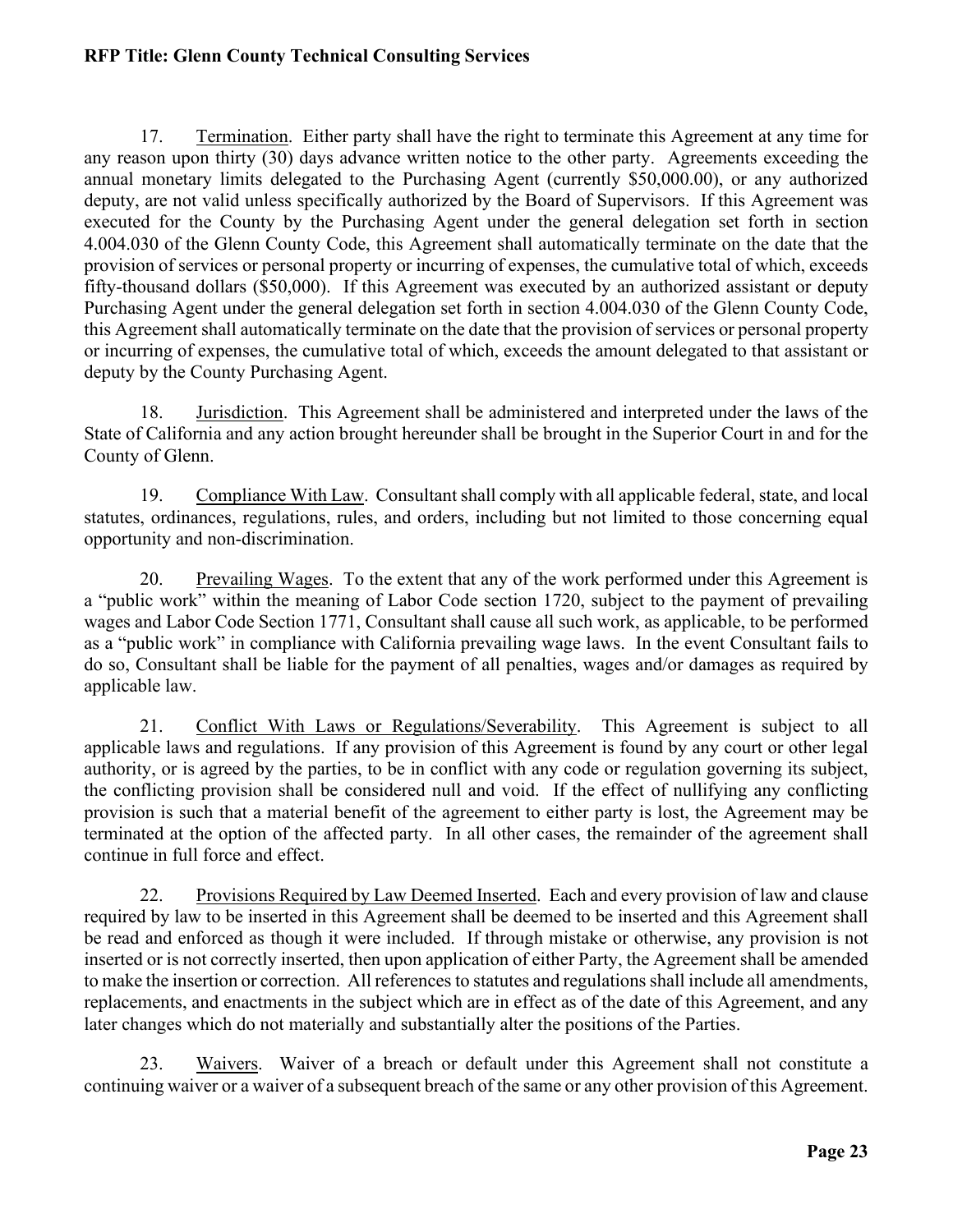24. Amendments. Any amendments to this Agreement shall be in writing and executed by both parties.

25. Entire Agreement. This Agreement, constitutes the entire Agreement between the parties for the provision of services to County by Consultant and supersedes all prior oral and written agreements and communications.

26. Successors and Assigns. This Agreement shall be binding upon and shall inure to the benefit of any successors to or assigns of the parties.

27. Construction. This Agreement reflects the contributions of both parties and accordingly the provisions of Civil Code section 1654 shall not apply in interpreting this Agreement.

28. Counterparts/Electronic, Facsimile, and PDF Signatures. This Agreement may be executed in any number of counterparts, each of which will be an original, but all of which together will constitute one instrument. Each Party of this agreement agrees to the use of electronic signatures, such as digital signatures that meet the requirements of the California Uniform Electronic Transactions Act (("CUETA") Cal. Civ. Code §§ 1633.1 to 1633.17), for executing this agreement. The Parties further agree that the electronic signatures of the Parties included in this agreement are intended to authenticate this writing and to have the same force and effect as manual signatures. Electronic signature means an electronic sound, symbol, or process attached to or logically associated with an electronic record and executed or adopted by a person with the intent to sign the electronic record pursuant to the CUETA as amended from time to time. The CUETA authorizes use of an electronic signature for transactions and contracts among Parties in California, including a government agency. Digital signature means an electronic identifier, created by computer, intended by the party using it to have the same force and effect as the use of a manual signature, and shall be reasonably relied upon by the Parties. For purposes of this section, a digital signature is a type of "electronic signature" as defined in subdivision (i) of Section 1633.2 of the Civil Code. Facsimile signatures or signatures transmitted via pdf document shall be treated as originals for all purposes.

{SIGNATURES}

Exhibits:

Exhibit  $A -$  Scope of Work

Exhibit B – Fee Schedule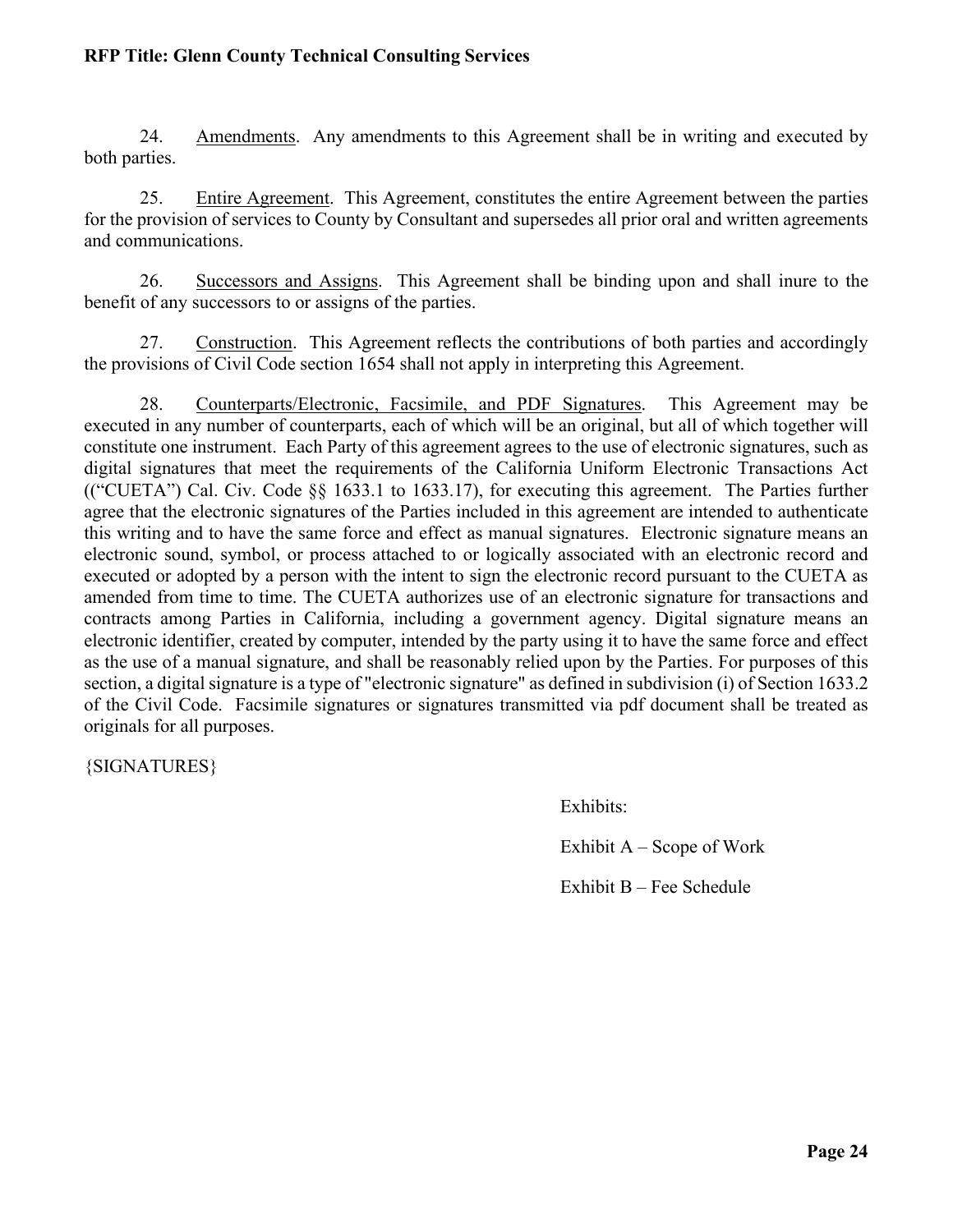# **16. ATTACHMENT C – VENDOR APPLICATION**

|                                                                           |   |                                            |    | OR EMAIL TO: GCBOARD@COUNTYOFGLENN.NET |         | RETURN TO: 525 W. SYCAMORE ST., STE B1; WILLOWS, CA.95988 |  |
|---------------------------------------------------------------------------|---|--------------------------------------------|----|----------------------------------------|---------|-----------------------------------------------------------|--|
|                                                                           |   |                                            |    | <b>BUSINESS CONTACT INFORMATION</b>    |         |                                                           |  |
| <b>Company name:</b>                                                      |   |                                            |    |                                        |         | DUNS <sup>#</sup> :                                       |  |
| Phone:                                                                    |   | Fax:                                       |    |                                        | E-mail: |                                                           |  |
| <b>Mailing Address:</b>                                                   |   |                                            |    |                                        |         |                                                           |  |
| City:                                                                     |   |                                            |    | State:                                 |         | <b>ZIP Code:</b>                                          |  |
| <b>Primary Type of Business:</b>                                          |   |                                            |    |                                        |         |                                                           |  |
| Length of time in present business:                                       |   |                                            |    |                                        |         |                                                           |  |
| Do you provide: (Choose one and check appropriate commodities - see over) |   |                                            |    |                                        |         |                                                           |  |
| П<br>Equipment                                                            | Ω | <b>Services</b>                            | 81 | <b>Supplies</b>                        | $\Box$  | <b>Service and Supplies</b>                               |  |
|                                                                           |   | Briefly describe the services you provide: |    |                                        |         |                                                           |  |
|                                                                           |   |                                            |    |                                        |         |                                                           |  |
| <b>SUPPLIES</b>                                                           |   |                                            |    |                                        |         |                                                           |  |
| Briefly describe the supplies you provide:                                |   |                                            |    |                                        |         |                                                           |  |